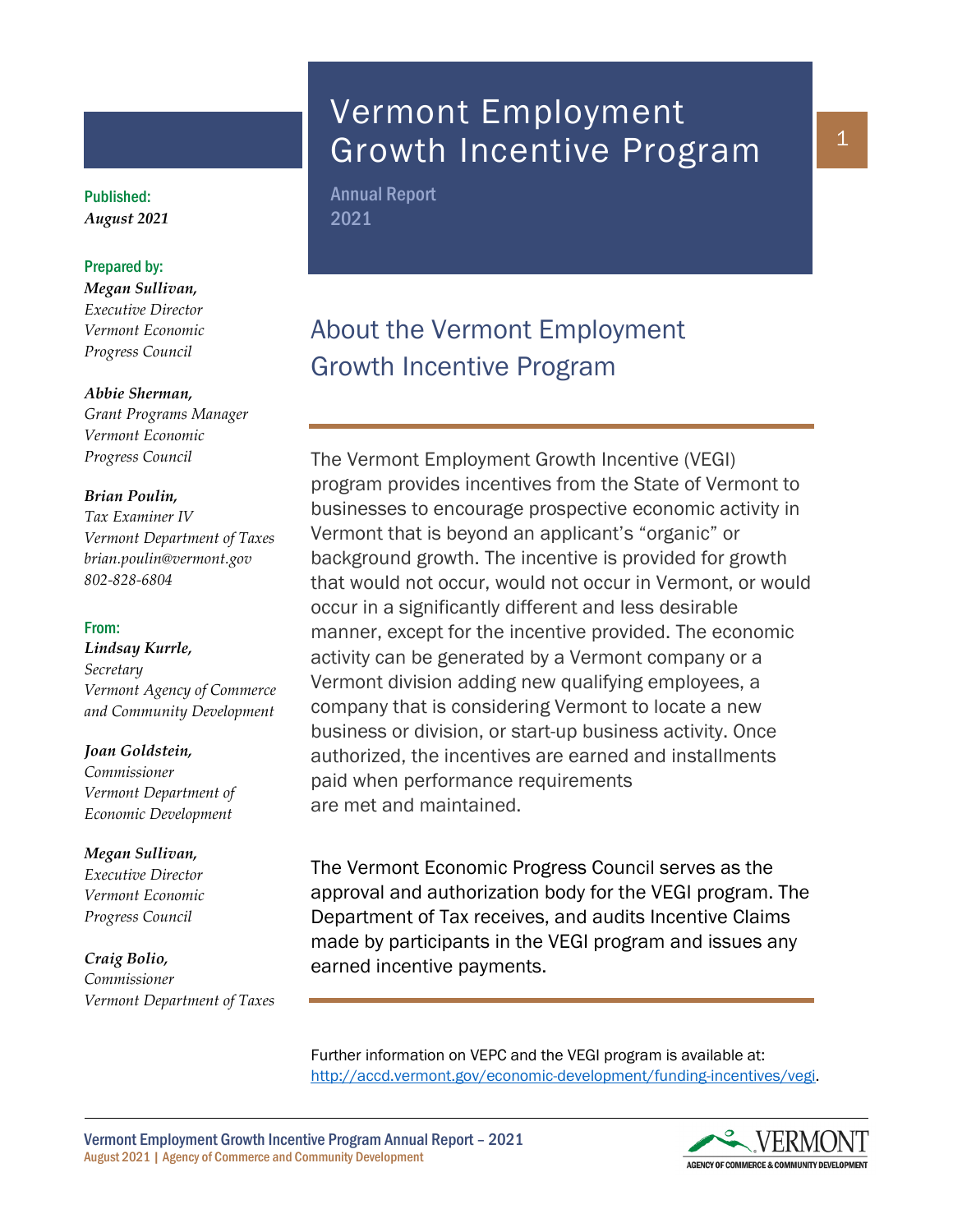# **CONTENTS**

| <b>VEGI SMALL BUSINESS SUCCESS STORY</b>                               |  |
|------------------------------------------------------------------------|--|
| Lawson's Finest Liquids, Waitsfield  4                                 |  |
| Location & Demographics: Active, Complete, & Concluded Applications  5 |  |
|                                                                        |  |
|                                                                        |  |
|                                                                        |  |
| <b>VEGI SMALL BUSINESS SUCCESS STORY</b>                               |  |
|                                                                        |  |
|                                                                        |  |
|                                                                        |  |
|                                                                        |  |
|                                                                        |  |

*Photographs on pages 4 and 10 provided by Lawson's Finest Liquids and Greensea Systems and used with permission from those businesses.* 

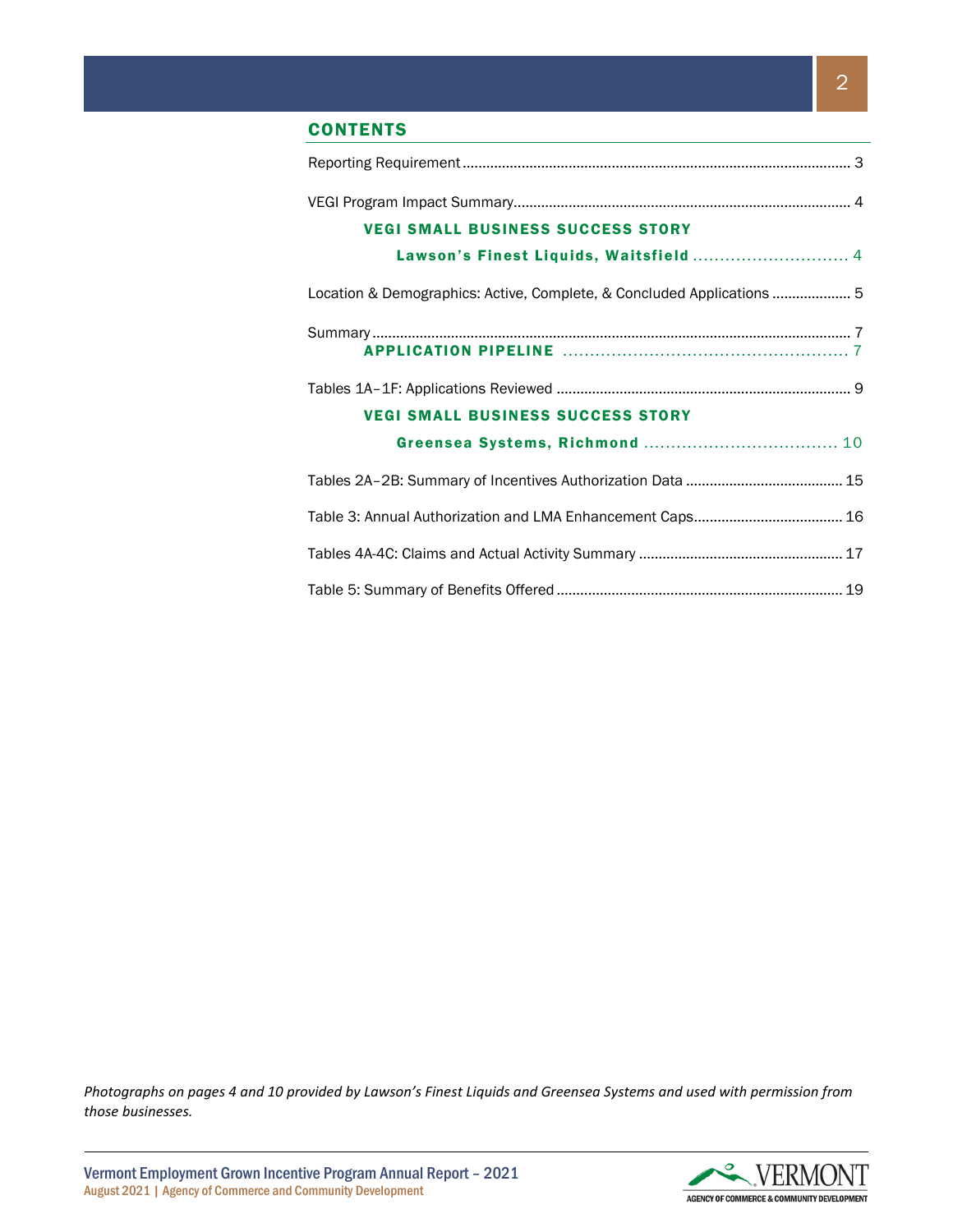Vermont Statute (32 V.S.A. §3340):

"(a) On or before September 1 of each year, the Vermont Economic Progress Council and the Department of Taxes shall submit a joint report on the incentives authorized in this subchapter to the House Committees on Ways and Means, on Commerce and Economic Development, and on Appropriations, to the Senate Committees on Finance, on Economic Development, Housing and General Affairs, and on Appropriations, and to the Joint Fiscal Committee.

- (b) The Council and the Department shall include in the joint report:
	- (1) the total amount of incentives authorized during the preceding year;
	- (2) with respect to each business with an approved application:
		- (A) the date and amount of authorization;
		- (B) the calendar year or years in which the authorization is expected to be exercised;
		- (C) whether the authorization is active; and
		- (D) the date the authorization will expire; and
	- (3) the following aggregate information:
		- (A) the number of claims and total incentive payments made in the current and prior claim years;
		- (B) the number of qualifying jobs; and
		- (C) the amount of new payroll and capital investments.

(c) The Council and Department shall present data and information in the joint report in a searchable format.

(d) Notwithstanding any provisions of law to the contrary, an incentive awarded pursuant to this subchapter shall be treated as a tax expenditure for purposes of chapter 5 of this title."

The required information may be found in this report in the following tables:

- (1) The total amount of incentives authorized (Tables 2A-2B)
- (2) Date and amount of each authorization (Tables 1A-1F)
- (3) Expected years in which the authorization will be exercised (Tables 1A-1F)
- (4) Whether the authorization is currently active (Tables 1A-1F)
- (5) Date the authorization will expire (Tables 1A-1F)
- (6) Aggregate number claims and incentives paid (Tables 4A-4C)
- (7) Aggregate jobs, payroll and capital investment (Tables 4A-4C)

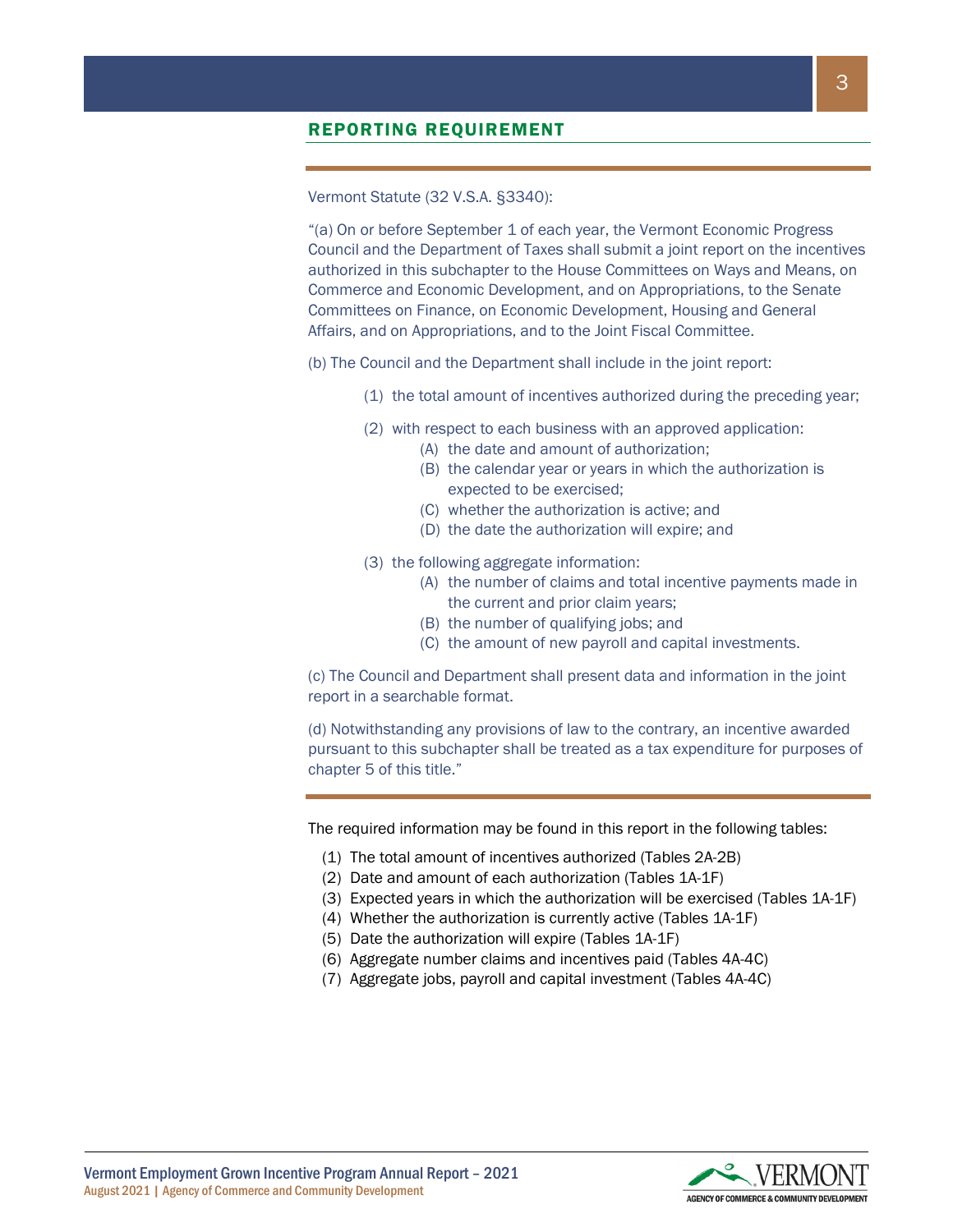# VEGI PROGRAM IMPACT SUMMARY

#### Actual Economic Impact to Date

(January 1, 2007 – December 31, 2019)

| New Qualifying Jobs Created        | 8.418           |
|------------------------------------|-----------------|
| New Qualifying Payroll Created     | \$488,584,574   |
| Average Wage                       | \$58,040        |
| New Qualifying Capital Investments | \$1,021,787,307 |
| Incentives Paid                    | \$30,587,956    |

# VEGI SMALL BUSINESS SUCCESS STORY

Lawson's Finest Liquids, Waitsfield

*Lawson's Finest Liquids, a Waitsfield, Vermont brewery has established incredible brand name awareness, international recognition, and a committed customer base throughout Vermont, the Northeast and the US. The amazing demand for Lawson's Finest beers coupled with ultra-premium quality have enabled this company to command top tier retail pricing and grow at a rapid rate.* 



*Sean and Karen Lawson founded Lawson's Finest Liquids in 2008 with a vision to make the best beer in the world at their home-based brewery in Warren, Vermont. Since 2014, Lawson's Finest Sip of Sunshine IPA is one of the most highly sought-after beers anywhere, with customers regularly driving many hours to purchase the elusive cans. Sean and Karen started considering how to create a destination brewery and taproom for the future of Lawson's Finest Liquids in Waitsfield. They looked to the State and were approved in the VEGI program, creating an impetus for a more rapid and robust growth in Vermont.*

*With the support of VEGI, Lawson's Finest Liquids has been able to focus on creating new livable wage employment opportunities, setting a gold standard for employment in the region. The company has increased employment from just one full time employee in 2016 to 49 employees in 2020 and are still growing. Additionally, Lawson's Finest Liquids made a dramatic investment into its capital infrastructure by constructing two new businesses, two million gallons of water per year, a three-vessel brewing system,*  eighteen fermenter tanks, three brite beer tanks, and a new wastewater treatment *facility. The end result has been not only the growth of Lawson's Finest Liquids but an enhancement of the local business vitality of the Mad River Valley through increased your-round tourism and employment.* 

*In 2018 Lawson's Finest was named Small Business of the Year by the Central Vermont Economic Development Corporation and also received the Brewbound Rising Star award. In 2020 Lawson's Finest Liquids was named Vermont's Small Business Association Persons of the Year and in 2021 they received the Deane C. Davis Outstanding Vermont Business award from Vermont Business Magazine and Vermont Chamber of Commerce.*

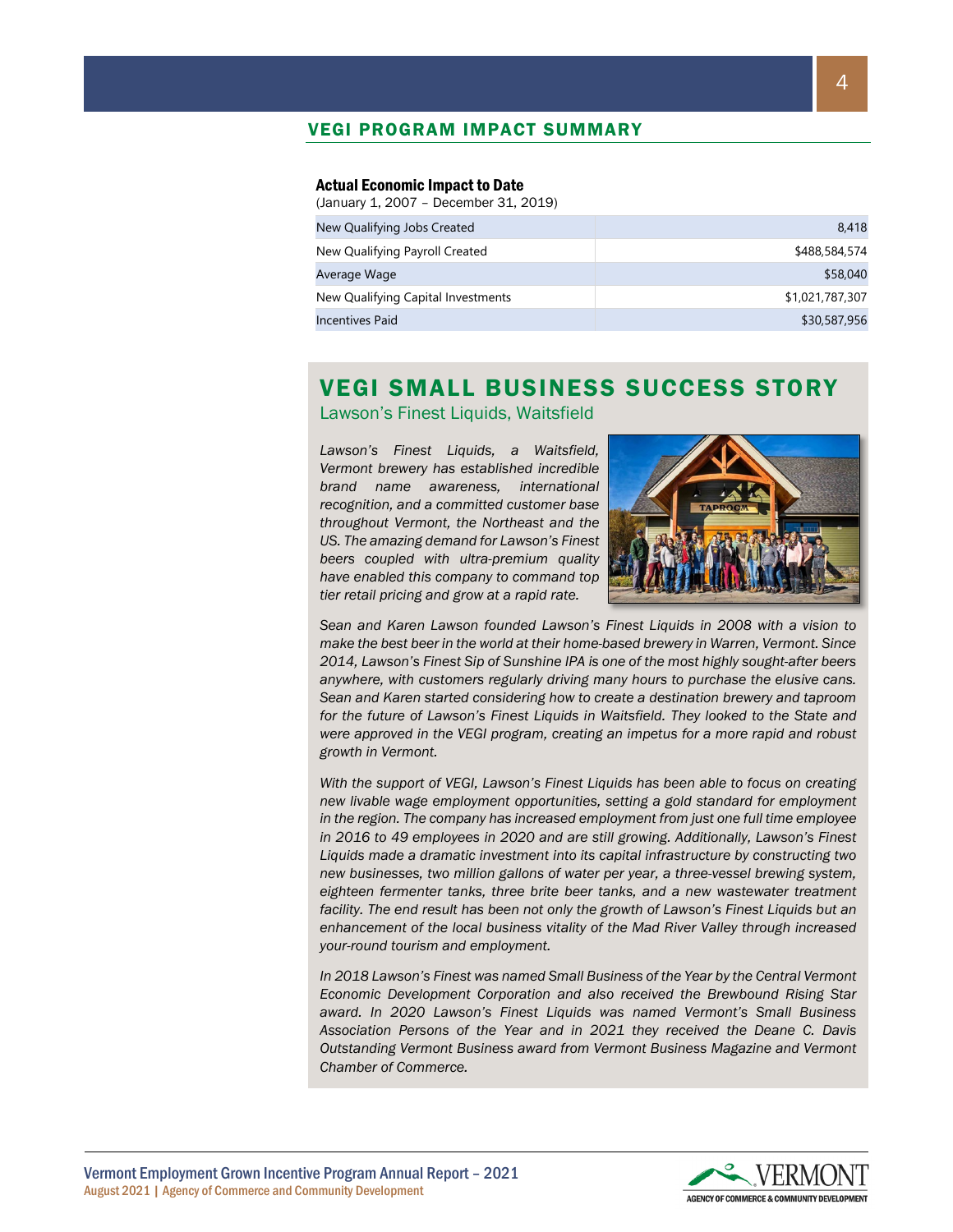# LOCATION & DEMOGRAPHICS: ACTIVE, COMPLETE, & CONCLUDED APPLICATIONS

The map depicts the locations of businesses with active, complete, and concluded applications for which a VEGI Incentive has been approved. The number of businesses in each location is listed in the table at right. Applications include those with initial approval, final approval, those that have completed the VEGI program and maintained their targets for follow-up years, and those that met and maintained some but not all of their targets. For more detail on individual applications, refer to Tables 1A (Approved and Active), 1B (Complete), and 1C (Concluded) beginning on page 10.



| <b>Town</b>          | <b>Applications</b> |
|----------------------|---------------------|
| Barre                | 2                   |
| <b>Bellows Falls</b> | $\overline{1}$      |
| Bennington           | 3                   |
| <b>Brattleboro</b>   | 3                   |
| Burlington           | 5                   |
| Clarendon            | $\overline{1}$      |
| Colchester           | 4                   |
| Essex/Essex Jct      | 10                  |
| Georgia              | 1                   |
| Hartford             | 2                   |
| Hinesburg            | 1                   |
| Ludlow               | 1                   |
| Lyndon               | 1                   |
| Milton               | $\overline{1}$      |
| Montpelier           | 2                   |
| Morristown           | $\overline{1}$      |
| Northfield           | 1                   |
| Randolph             | 3                   |
| Richmond             | 1                   |
| Royalton             | $\overline{1}$      |
| South Burlington     | $\overline{c}$      |
| Springfield          | $\overline{1}$      |
| St. Albans           | $\overline{c}$      |
| St. Johnsbury        | $\overline{1}$      |
| Swanton              | $\overline{c}$      |
| Waitsfield           | $\mathbf{1}$        |
| Waterbury            | 1                   |
| Williston            | 3                   |
| Winooski             | 1                   |



Vermont Employment Grown Incentive Program Annual Report – 2021 August 2021 | Agency of Commerce and Community Development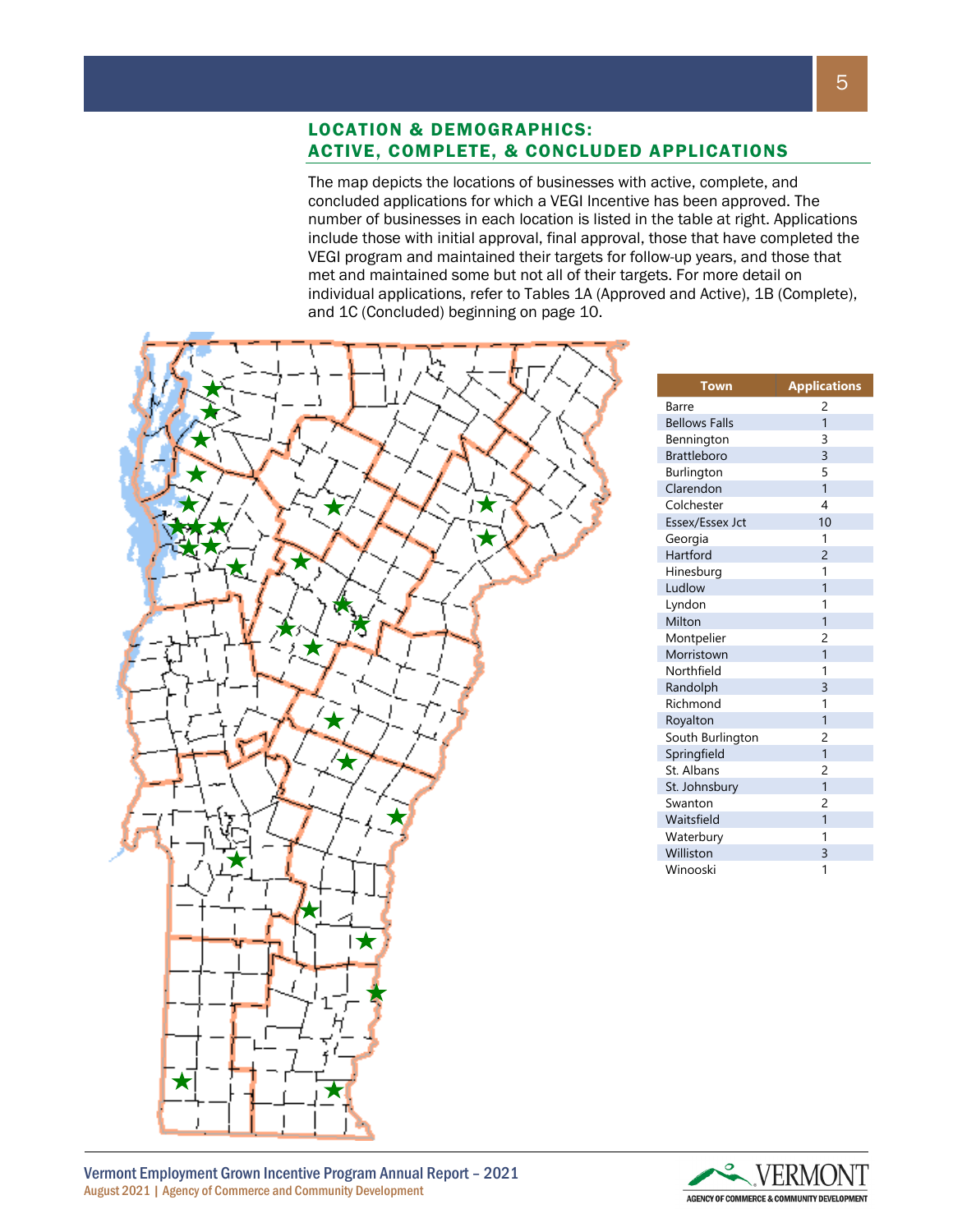The analysis below provides a summary of the activity that is expected to occur or has occurred from Active-Initial, Active-Final, and Complete applications. The data excludes those businesses that received incentive payments and met early targets and are now considered Active-Reduced or Concluded since some of the projected activity is no longer expected to occur. However, Vermont has benefited from additional jobs and capital investment from those businesses.

#### Projected Activity Summary

For All Active-Initial, Active-Final, & Complete Applications Considered Through December 31, 2020

Total Projected Economic Activity, 2007 – 2024

| County                  | Projected<br><b>New</b><br>Qualifying<br><b>Employees</b> | <b>Projected New</b><br><b>Qualifying Payroll</b> | <b>Projected Average</b><br>Wage | <b>Projected New</b><br><b>Qualifying Capital</b><br>Investments |
|-------------------------|-----------------------------------------------------------|---------------------------------------------------|----------------------------------|------------------------------------------------------------------|
| Addison                 | 0                                                         | \$0                                               | \$0                              | \$0                                                              |
| Bennington              | $\Omega$                                                  | \$0                                               | \$0                              | \$0                                                              |
| Caledonia/Essex/Orleans | 132                                                       | \$5,659,180                                       | \$42,873                         | \$6,479,940                                                      |
| Chittenden              | 1715                                                      | \$113,706,804                                     | \$66,301                         | \$201,133,159                                                    |
| Franklin/Grand Isle     | 236                                                       | \$9,623,654                                       | \$40,778                         | \$103,862,385                                                    |
| Lamoille/Washington     | 685                                                       | \$23,637,581                                      | \$34,507                         | \$82,213,918                                                     |
| Orange                  | 53                                                        | \$2,198,306                                       | \$41,477                         | \$6,125,000                                                      |
| Rutland                 | $\Omega$                                                  | \$0                                               | \$0                              | \$0                                                              |
| Windham                 | 251                                                       | \$12,021,467                                      | \$47,894                         | \$111,817,000                                                    |
| Windsor                 | 89                                                        | \$4,364,157                                       | \$49,035                         | \$29,015,350                                                     |
| <b>Summary Total</b>    | 3,161                                                     | \$171,211,149                                     | \$54,164                         | \$540,646,752                                                    |

#### **Demographics**

For All Active-Initial, Active-Final, and Complete Applications

Considered Through December 31, 2020 Total Projected Economic Activity, 2007 – 2024

| <b>TYPE OF PROJECT</b>            | <b>TYPE OF EXPANSION</b> |                                            |                |  |  |  |  |
|-----------------------------------|--------------------------|--------------------------------------------|----------------|--|--|--|--|
| <b>Start Up</b>                   |                          | No Facility Expansion                      | 4              |  |  |  |  |
| <b>Acquisition/Plant Re-Start</b> | 4                        | Expansion of Current, Existing<br>Facility | 1 <sup>t</sup> |  |  |  |  |
| Recruitment                       |                          | Acquisition/Reuse of Existing<br>Facility  | 22             |  |  |  |  |
| Expansion                         | 37                       | <b>Construction of New Facility</b>        | 9              |  |  |  |  |

| $\mathsf{L}\mathsf{C}\mathsf{O}\mathsf{H}\mathsf{O}\mathsf{H}\mathsf{H}\mathsf{C}\mathsf{C}\mathsf{C}\mathsf{C}\mathsf{H}\mathsf{C}\mathsf{H}$ |    |                                            |    |  |  |  |  |
|------------------------------------------------------------------------------------------------------------------------------------------------|----|--------------------------------------------|----|--|--|--|--|
| <b>TYPE OF PROJECT</b>                                                                                                                         |    | <b>TYPE OF EXPANSION</b>                   |    |  |  |  |  |
|                                                                                                                                                |    | No Facility Expansion                      |    |  |  |  |  |
| Re-Start                                                                                                                                       | 4  | Expansion of Current, Existing<br>Facility | 15 |  |  |  |  |
|                                                                                                                                                | 2  | Acquisition/Reuse of Existing<br>Facility  | 22 |  |  |  |  |
|                                                                                                                                                | 37 | <b>Construction of New Facility</b>        | 9  |  |  |  |  |

|             | <b>BUSINESS SIZE BY NUMBER OF EMPLOYEES AT</b><br><b>APPLICATION</b> | <b>VERMONT DOMICILE</b> |                   |
|-------------|----------------------------------------------------------------------|-------------------------|-------------------|
| $0 - 20$    | 20                                                                   | 40%                     | Vermont-Based     |
| $21 - 50$   |                                                                      | 14%                     | 39                |
| $51 - 75$   | 5                                                                    | 10%                     | Not Vermont-Based |
| 76-100      | 3                                                                    | 6%                      | 11                |
| $101 - 150$ | 4                                                                    | 8%                      |                   |
| 151-200     | 4                                                                    | 8%                      |                   |
| 201-500     | 4                                                                    | 8%                      |                   |
| $500+$      |                                                                      | 6%                      |                   |

| <b>VERMONT DOMICILE</b> |  |
|-------------------------|--|
| Vermont-Based           |  |
| 39                      |  |
| Not Vermont-Based       |  |
| 11                      |  |

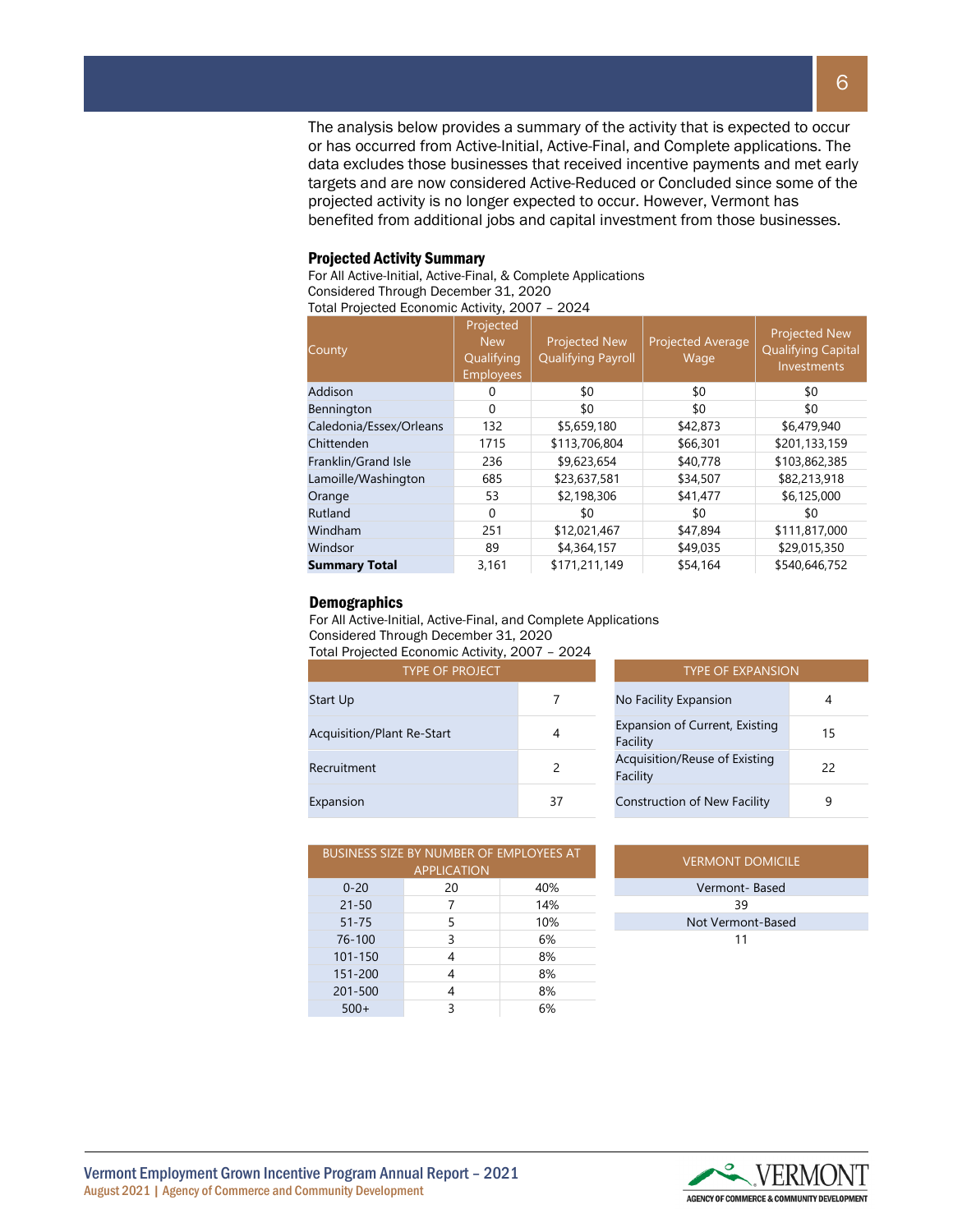## **SUMMARY**

In January 2007, the Vermont Employment Growth Incentive (VEGI) program began offering incentives for business recruitment, growth, and expansion in Vermont. The VEGI program provides a cash incentive paid from the incremental tax revenues generated to the State by the new economic activity occurring. A company must apply to the Vermont Economic Progress Council (VEPC), a citizen board which, for each application, determines:

- Whether the economic activity would not occur at all or would occur in a significantly different and/or less desirable manner except for the incentive ("But For" requirement);
- Whether the economic activity will generate more incremental tax revenue for the state than is foregone through the incentive (cost-benefit modeling); and
- Whether the host municipality welcomes the company and project, the proposed activity conforms to applicable town and regional plans, and the company does not operate in a limited, local market.



Application consideration includes an extensive and detailed modeling of the economic and estimated fiscal (revenue) benefits and costs to the State of Vermont. Net new revenues are generated primarily from payroll income taxes. But new revenues are also generated from new business and corporate income taxes, sales and use taxes on machinery and equipment and building materials, transportation fees, property taxes, and other fees and taxes paid by the company, employees, contractors and their employees, and other companies involved in the project. The model also accounts for economic and fiscal costs to the State such as the costs of new students attending school and other additional State services that will be required.

The calculation of the incentive for all applications includes the discounting of a certain level of the new payroll that will be generated, considered background growth payroll or payroll assumed to grow at some level in projected years. This is

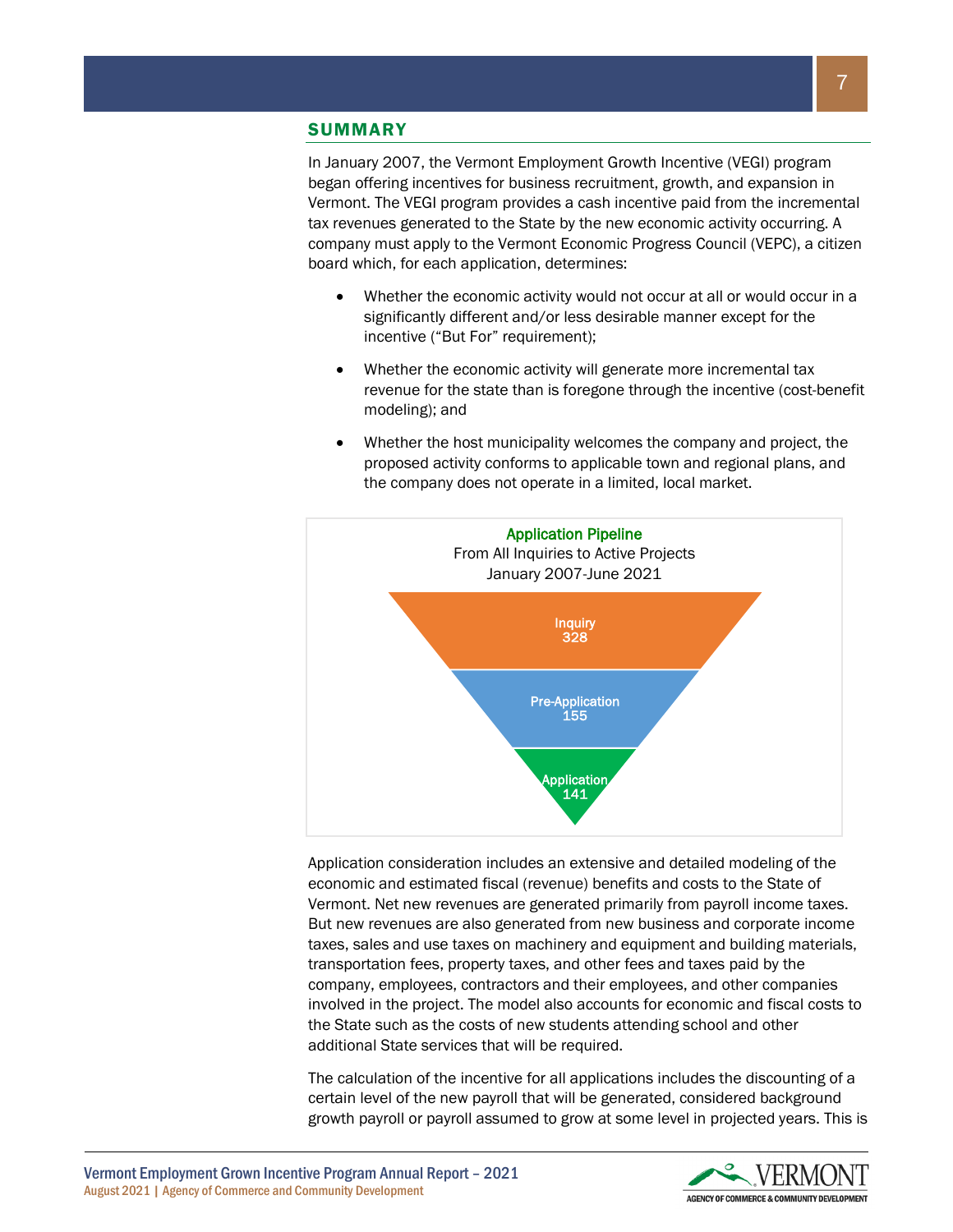done even for applications from new or start-up companies and companies that are being recruited to Vermont, even if they had no payroll in Vermont before the application date.

VEPC also considers the applicant and project interaction with other Vermont companies in customer, supplier, and vendor relationships. The greater these interactions, the more indirect economic impact the incentives will have.

In 2007, the General Assembly approved an enhancement to the VEGI program for companies that will create jobs in certain environmental technology sectors. Since its passage, 22 applications have been considered for the "Green VEGI" enhancement, 4 of which remain active as of December 31, 2020.

Statute also allows an enhancement for projects that will occur in areas of the State, defined by Labor Market Areas (LMAs) that have above average unemployment and lower than average incomes. VEPC has utilized this authority for 26 applications, 12 of which are active as of December 31, 2020.

VEGI incentives are earned over a period of up to five years and paid out over a period of up to nine years. The incentives are earned only if payroll, employment, and capital investment performance requirements are met by the company each year. Claims for VEGI incentive installments are submitted and examined annually by the Vermont Department of Taxes.

VEGI claims must be filed each year for the economic activity that occurred during the previous calendar year. For example, claims for activity in 2019 were filed in April 2020 and examined by the Tax Department during 2020 and 2021. Incentive payments, if earned, were paid after examination. Therefore, there is over a one-year delay before the claim and actual activity data is available. Incentives are not paid out on a pro-rata basis if annual performance requirements are not met and maintained.

Companies that do not meet performance requirements by the due date (December 31 of each year) are allowed a "grace period" as defined by Statute<sup>1</sup>. The company is not immediately removed from the program if they do not meet their requirements. These companies may have created jobs, generated payroll, and made capital investments, but not to the extent that met the performance measures. However, no incentive is paid to such a company until and unless the requirements are met. A company that does not meet performance requirements by the end of the grace period does not earn incentives for that performance year and are not eligible for any future incentives.

Vermont Employment Grown Incentive Program Annual Report – 2021 August 2021 | Agency of Commerce and Community Development



<span id="page-7-0"></span><sup>&</sup>lt;sup>1</sup> Refer to 32 VSA § 3337, Earning an incentive.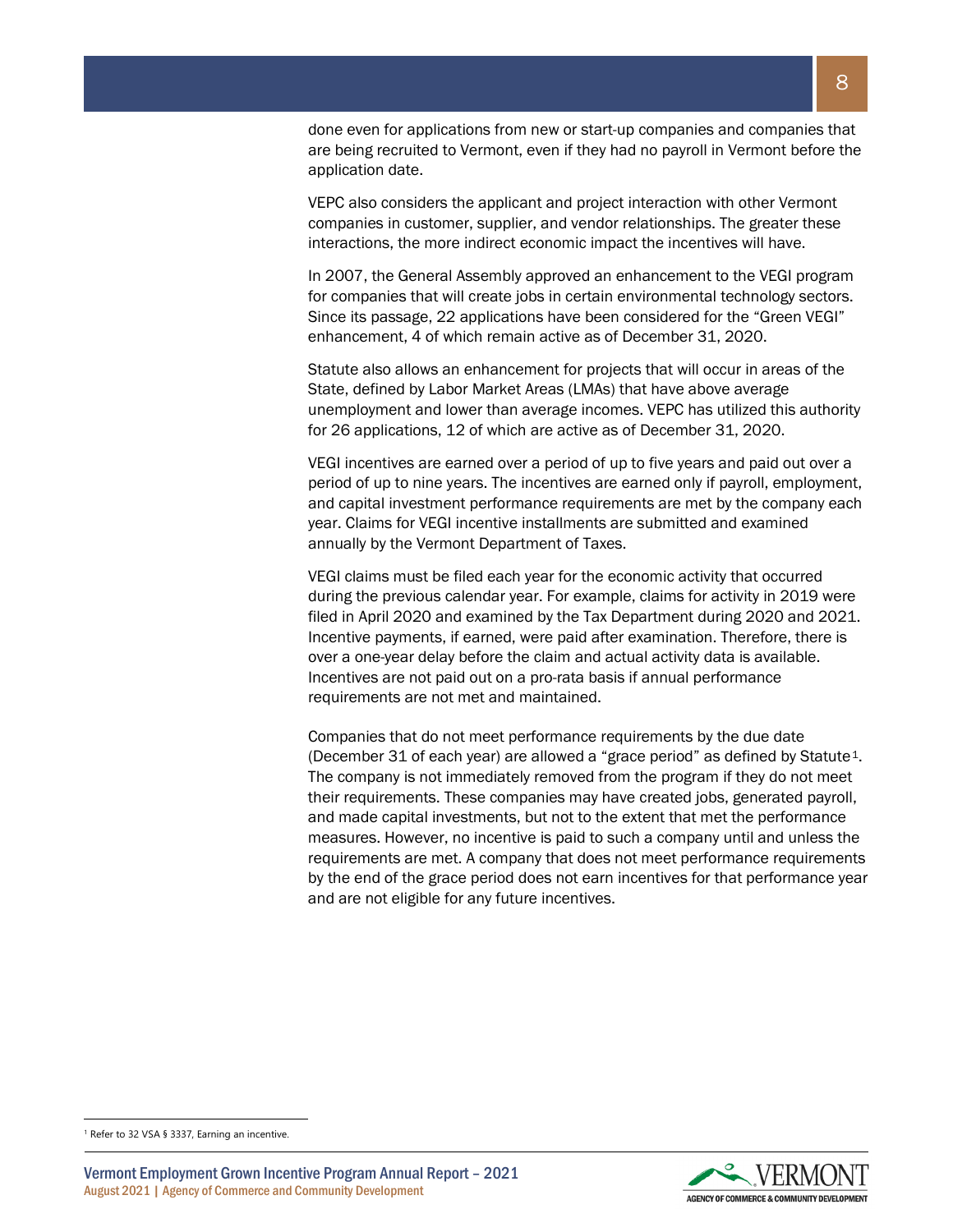# TABLES 1A-1E presents information on all applications considered by VEPC through December 31, 2020.

The incentive considered is the maximum level of incentives the company could possibly earn if the project occurs. If the project status indicates Active-Reduced, Concluded, Cancelled, or Terminated, the incentive considered is listed for reference only in this report, but the total incentive is or was no longer available to be earned by the company.

If an authorization has been Cancelled or Terminated and the "Incentive Earned" column contains a "Y" it means "Yes, incentives have been earned." The code in the Status Change column indicates whether the earned incentives were recaptured or were partially paid. Statute provides for recapture under certain specific circumstances.

Following are definitions for application statuses:

Active-Initial: An Initial Application has been approved. Initial approval of incentives provides applicants with enough information to determine if they could commence the project. Incentives are not authorized until a Final Application has been submitted by the applicant and approved by VEPC.

Active-Final: A Final Application has been approved by VEPC and incentives are authorized.

Active-Reduced: Applicant has met and maintained some targets, but for a certain year, performance requirements were not met or maintained and the authority to continue earning incentives for one or more target years was revoked. Some incentives may have been earned and paid out. The applicant is authorized to continue to receive the incentive for those years the incentive was earned, provided they continue to maintain those targets. Those applicants show a date of status change and change reason, but the Minimum Net Revenue Benefit is zeroed out since it is not possible to recalculate what the benefit amount is based on the targets that were met.

Cancelled: Application was cancelled by action of the applicant. This may occur when (1) the Initial Application was approved but Final Application was not filed; or (2) the applicant rescinds their application after approval of the Final Application. No incentives have been earned or paid.

Canc-Recap: The Final Application was approved and was cancelled by action of the applicant and incentives have been earned or paid. Any incentives paid are recaptured.

Complete: Applicant has met and maintained all their performance requirements and have completed the VEGI program.

Concluded: Applicant changed to an "Active-Reduced" status at some point and all remaining eligible incentives have since been paid.

Denied: The applicant was denied authorization to earn incentives.

Terminated: Applicant had the authority to earn authorized incentives revoked at some point due to failure to meet or maintain all performance requirements.

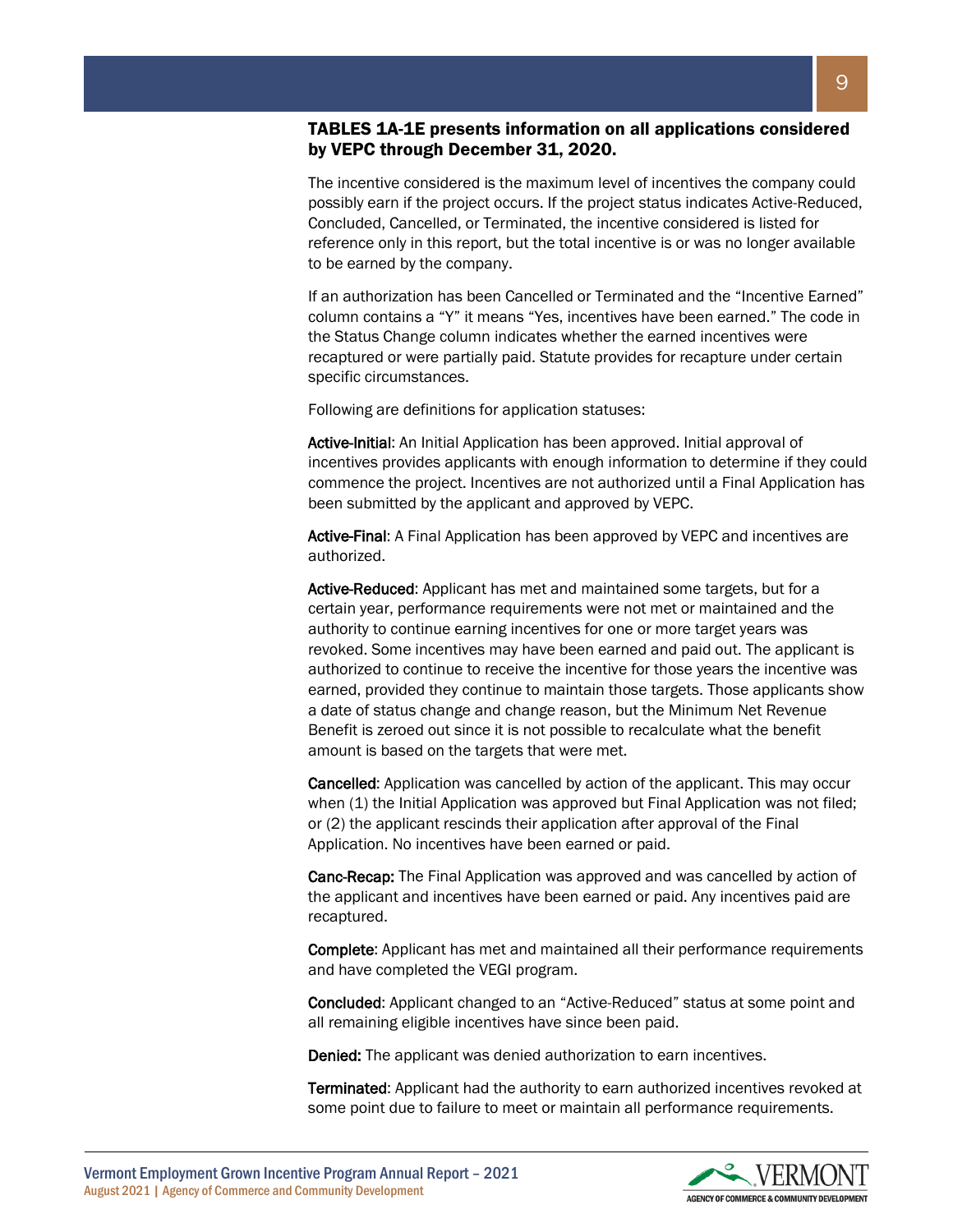**Term-Recap:** means the applicant had the authority to earn authorized incentives revoked at some point due to failure to meet or maintain all performance requirements and any incentives paid have been recaptured.

# VEGI- SMALL BUSINESS SUCCESS STORY

Greensea Systems, Inc., Richmond

*Greensea Systems, Inc. is the creator of OPENSEA, an open architecture software platform, and is a world leader in navigation and autonomy technology for marine robotics. Greensea develops software and hardware that revolutionizes the working relationship between people and machines. Since opening in Richmond, Vermont in 2006, the company has successfully delivered more than 1500 OPENSEA-based systems to the manned and unmanned maritime industry. Greensea directly* 



*supports several military programs with products, training, and technology development, including Explosive Ordnance Disposal using miniature marine robotics, Special Operations Forces combat diving, and ship hull robotics. Greensea also provides OPENSEA software products and services to Original Equipment Manufacturers and leading developers and integrators throughout the marine industry. Through the VEGI program, Greensea has been able to renovate its office headquarters and onboard technical personnel. Most recently, Greensea expanded into The Creamery building in Richmond, providing an additional 4,200 ft2 to continue its growth and bring employees back to the office as COVID restrictions ease.*

*In addition to the recent Vermont expansion, Greensea has a presence in San Diego, CA and Plymouth, MA along with a few remote employees. The company is forecasting to have 55 employees by the end of the calendar year after beginning the year with 34. Having an increased labor force and physical spaces have allowed Greensea to successfully win additional government contracts such as Small Business Innovation Research (SBIR) and Small Business Technology Transfer (STTR).*

*Greensea recently marked its 15th Anniversary by bringing all employees and their*  families to Vermont to discuss the company's future along with celebrating its past *success.*

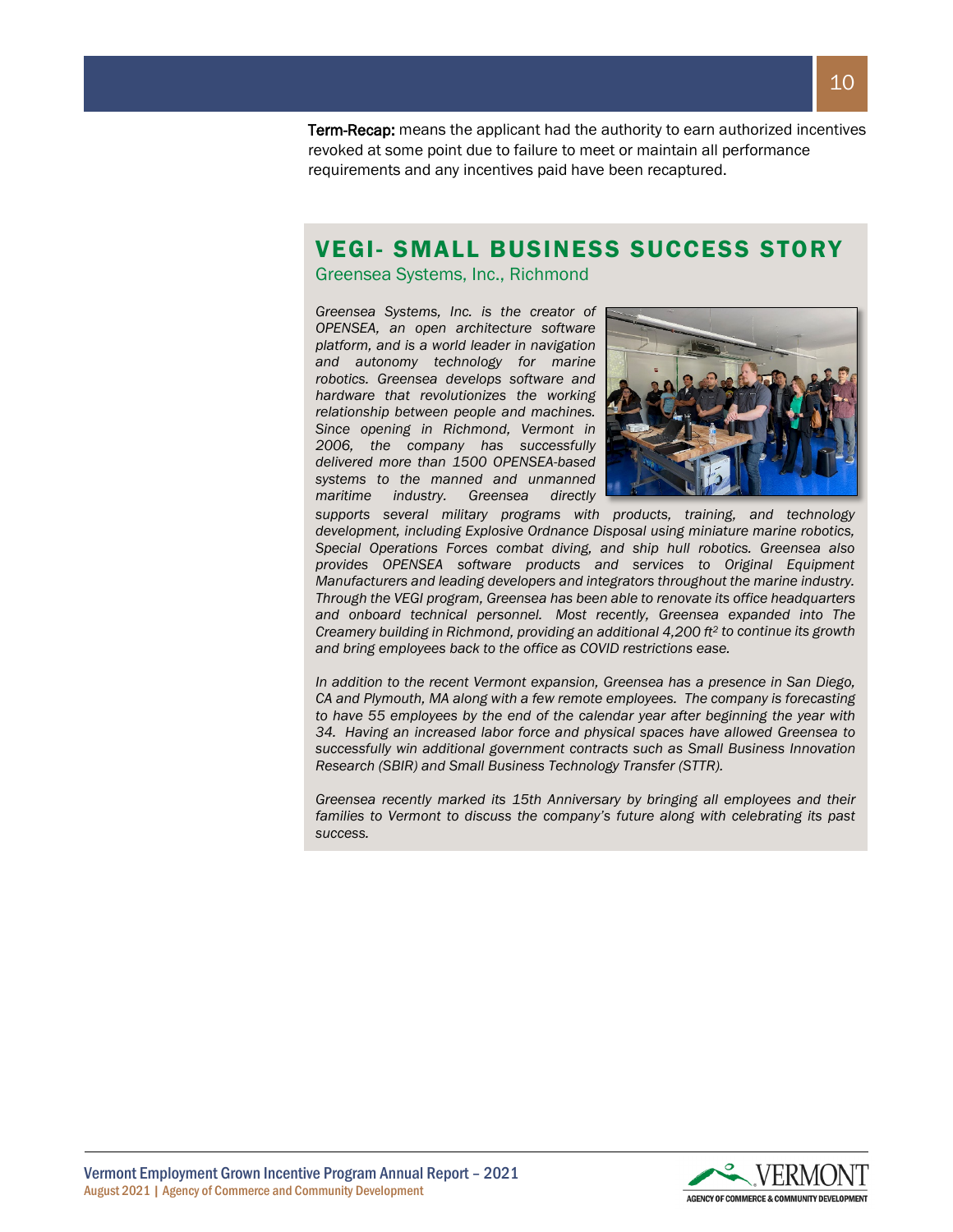| TABLE 1A<br><b>Applications Approved and Active</b>                           |                                                  |                                         |                         |                        |                                    |                               |                               |                                |                                                    |               |           |                  |                                          |
|-------------------------------------------------------------------------------|--------------------------------------------------|-----------------------------------------|-------------------------|------------------------|------------------------------------|-------------------------------|-------------------------------|--------------------------------|----------------------------------------------------|---------------|-----------|------------------|------------------------------------------|
| <b>Company Name</b>                                                           | Date Initial<br><b>Application</b><br>Considered | Date Final<br>Application<br>Considered | Authorization<br>Period | <b>Status</b>          | Date of<br><b>Status</b><br>Change | Change<br>Reason <sup>2</sup> | Incentive<br>Earned<br>Yes/No | <b>Incentive</b><br>Considered | Minimum<br><b>Net</b><br>Revenue<br><b>Benefit</b> | <b>Stabil</b> |           | bor Market Areas | <b>Back Waiver</b><br>$\overline{\circ}$ |
| <b>NuHarbor Security</b><br>533 Roosevelt Highway, Colchester                 | 10/29/20                                         | 12/17/20                                | 2020-2024               | Active-Final           |                                    |                               | N                             | \$437,856                      | \$527,334                                          |               |           |                  |                                          |
| <b>Beta Technologies</b><br>1150 Airport Drive, South Burlington              | 6/25/20                                          | 12/17/20                                | 2020-2024               | Active-Final           |                                    | —                             | N                             | \$2,788,295                    | \$639,046                                          |               | $\bullet$ |                  |                                          |
| <b>KAD Models &amp; Prototyping</b><br>313 VT Route 14S, East Randolph        | 9/26/19                                          | 12/19/19                                | 2019-2023               | Active-Final           |                                    |                               | N                             | \$112,515                      | \$-                                                |               |           | $\bullet$        |                                          |
| <b>DealerPolicy</b><br>2300 St. George Road, Williston                        | 7/25/19                                          | 12/19/19                                | 2019-2023               | Active-Final           |                                    |                               | Y                             | \$270,481                      | \$142,837                                          |               |           |                  |                                          |
| <b>GLAVEL</b>                                                                 | 4/26/18                                          | 11/21/19                                | 2019-2023               | Active-Final           |                                    |                               | N                             | \$400,138                      | \$95,513                                           |               | $\bullet$ |                  |                                          |
| Saint Albans Industrial Park, Saint Albans<br><b>Marvell</b>                  | N/A                                              | 10/31/19                                | 2019-2023               | Active-Final           |                                    |                               | Y                             |                                | \$5,351,024 \$1,899,935                            |               |           |                  |                                          |
| Burlington<br><b>Twincraft</b>                                                | N/A                                              | 10/31/19                                | 2019-2023               | Active-Final           |                                    |                               | N                             | \$54,815                       | \$39,580                                           |               |           |                  |                                          |
| 36 River Road, Essex Junction<br><b>GS Blodgett Corp</b>                      | 3/28/19                                          | 10/31/19                                | 2019-2023               | Active-Final           |                                    |                               | Y                             | \$1,859,343                    | \$952,666                                          |               |           |                  |                                          |
| 30 Allen Martin Drive, Essex Junction<br><b>NuHarbor Security</b>             | 4/26/18                                          | 02/28/19                                | 2019-2023               | Active-Final           |                                    |                               | Υ                             | \$202,644                      | \$147,232                                          |               |           |                  |                                          |
| 39 River Road, Essex Junction<br><b>Long Falls Paperboard</b>                 | N/A                                              | 12/14/18                                | 2018-2022               | Active-Final           |                                    | $\overline{\phantom{0}}$      | Υ                             | \$1,148,098                    | $$ -$                                              |               |           |                  |                                          |
| 161 Wellington Road, Brattleboro<br>Greensea Systems, Inc.                    |                                                  |                                         | 2018-2022               |                        |                                    |                               | Y                             |                                |                                                    |               |           |                  |                                          |
| 10 East Main Street, Richmond<br><b>Gordini USA</b>                           | 7/26/18                                          | 12/14/18                                |                         | <b>Active Final</b>    |                                    | $\overline{\phantom{0}}$      |                               | \$103,505                      | \$51,957                                           |               |           |                  |                                          |
| 6 Thompson Drive, Essex Junction<br><b>MSI</b>                                | 3/29/18                                          | 12/14/18                                | 2018-2022               | Active-Final           |                                    |                               | Y                             | \$228,922                      | \$288,073                                          |               |           |                  |                                          |
| 153 Stafford Avenue, Morrisville<br><b>Bedford</b>                            | 12/14/17                                         | 12/14/18                                | 2018-2022               | Active-Final           |                                    |                               | Υ                             | \$928,824                      | $$ -$                                              |               |           |                  |                                          |
| 687 Marshall Avenue, Suite 101, Williston                                     | 12/14/17                                         | 12/14/18                                | 2018-2022               | Active-Final           |                                    | $\overline{\phantom{0}}$      | Y                             | \$1,422,679                    | \$914,521                                          |               |           |                  |                                          |
| <b>LED Dynamics, Inc./GMEDC</b><br>300 Beanville Road, Randolph               | 10/26/17                                         | 12/14/18                                | 2018-2022               | Active-Final           |                                    | —                             | N                             | \$614,917                      | \$-                                                |               |           | $\bullet$        |                                          |
| Winooski, LLC/DealerPolicy, LLC<br>553 Roosevelt Highway, Ste 201, Colchester | 8/31/17                                          | 12/14/17                                | 2017-2021               | Active-Final           |                                    |                               | Υ                             | \$92,529                       | \$45,881                                           |               |           |                  |                                          |
| <b>Lawson's Finest Liquids</b><br>155 Carroll Road, Waitsfield                | 2/23/17                                          | 12/14/17                                | 2017-2021               | Active-Final           |                                    | —                             | Υ                             | \$1,420,630                    | $$ -$                                              |               |           |                  |                                          |
| <b>Commonwealth Dairy, LLC</b><br>3 Omega Drive, Brattleboro                  | 12/8/16                                          | 12/14/17                                | 2017-2021               | Active-Final           |                                    |                               | Υ                             | \$307,407                      | \$660,140                                          |               |           |                  |                                          |
| <b>Vermont Precision Tool</b><br>10 Precision Lane, Swanton                   | 11/3/16                                          | 12/14/17                                | 2017-2021               | Active-Final           |                                    |                               | Υ                             | \$333,263                      | \$279,254                                          |               |           |                  |                                          |
| <b>GS Blodgett Corp</b><br>42 Allen Martin Drive, Essex Junction              | 6/19/17                                          | 10/26/17                                | 2017-2021               | Active-Final           |                                    |                               | Υ                             | \$643,469                      | \$875,060                                          |               |           |                  |                                          |
| <b>Bariatrix Nutrition Corp II</b><br>308 Industrial Park Road, Georgia       | 6/23/16                                          | 12/8/16                                 |                         | 2016-2020 Active-Final |                                    |                               | Y                             | \$152,843                      | \$83,813                                           |               |           |                  |                                          |
| <b>Caledonia Spirits/Lineage Realty</b>                                       | 6/23/16                                          | 12/8/16                                 | 2016-2020               | Active-Final           |                                    |                               | Y                             | \$402,673                      | \$191,953                                          |               |           |                  |                                          |
| Barre Street, Montpelier<br><b>Chroma Technology Corp</b>                     | 6/23/16                                          | 12/8/16                                 | 2016-2020               | Active-Final           |                                    |                               | Y                             | \$596,297                      | \$612,342                                          |               |           |                  |                                          |
| 10 Imtec Lane, Bellows Falls<br><b>Vermont Aerospace-AIAC</b>                 | 5/5/16                                           | 12/8/16                                 | 2016-2020               | Active-Final           |                                    |                               | Υ                             | \$328,841                      | \$29,592                                           |               |           | $\bullet$        |                                          |
| 966 Industrial Park, Lyndonville<br>Imerys Talc Vermont, Inc.                 | 1/28/16                                          | 11/3/16                                 | 2016-2020               | Active-Final           |                                    | $\overline{\phantom{0}}$      | Υ                             | \$696,332                      | \$398,820                                          |               |           |                  |                                          |
| 73 East Hill, Ludlow<br><b>LTK Consulting Services, Inc.</b>                  | 1/28/16                                          | 11/3/16                                 | 2016-2020               | Active-Final           |                                    |                               | Υ                             | \$184,683                      | \$76,325                                           |               |           |                  |                                          |
| 35 Railroad Row, White River Junction<br><b>Composites BHS, Inc.</b>          |                                                  |                                         |                         | Active-                |                                    |                               |                               |                                |                                                    |               |           | $\bullet$        |                                          |
| 1227 Industrial Parkway, Saint Johnsbury<br><b>GS Precision, Inc.</b>         | 10/22/15                                         | 11/3/16                                 | 2016-2016               | Reduced                | 7/23/21                            | $\overline{2}$                | Y                             | \$512,145                      | $$ -$                                              |               |           |                  |                                          |
| John Seitz Drive, Brattleboro<br><b>Autumn Harp</b>                           | 6/23/15                                          | 11/3/16                                 | 2016-2020               | Active-Final           |                                    | $\qquad \qquad -$             | Υ                             | \$1,154,702                    | $$ -$                                              |               |           | $\bullet$        |                                          |
| 26 Thompson Drive, Essex Junction<br>GW Plastics, Inc.                        | N/A                                              | 5/26/16                                 | 2016-2020               | Active-Final           |                                    | $\overline{\phantom{0}}$      | Y                             | \$570,225                      | \$525,444                                          |               |           |                  |                                          |
| 272 Waterman Road, Royalton                                                   | 7/23/15                                          | 12/3/15                                 | 2015-2019               | Active-Final           |                                    | $\overline{\phantom{0}}$      | Y                             | \$977,364                      | \$349,170                                          |               |           | $\bullet$        |                                          |
| <b>Cabot Hosiery Mills, Inc.</b><br>Location Not Determined At Application    | 12/17/14                                         | 12/3/15                                 | 2015-2019               | Active-Final           |                                    | $\qquad \qquad -$             | Y                             | \$1,336,191                    | \$543,354                                          |               |           |                  |                                          |
| <b>Vermont Packinghouse</b><br>25 Fairbanks Road, North Springfield           | 7/25/13                                          | 12/17/14                                | 2014-2018               | Active-Final           |                                    | $\overline{\phantom{0}}$      | Y                             | \$233,252                      | $$ -$                                              |               |           | $\bullet$        |                                          |
| Twincraft, Inc<br>36 River Road, Essex                                        | 7/24/13                                          | 12/17/14                                | 2014-2018               | Active-Final           |                                    |                               | Υ                             | \$532,584                      | \$512,840                                          |               |           |                  |                                          |

Vermont Employment Grown Incentive Program Annual Report – 2021 August 2021 | Agency of Commerce and Community Development

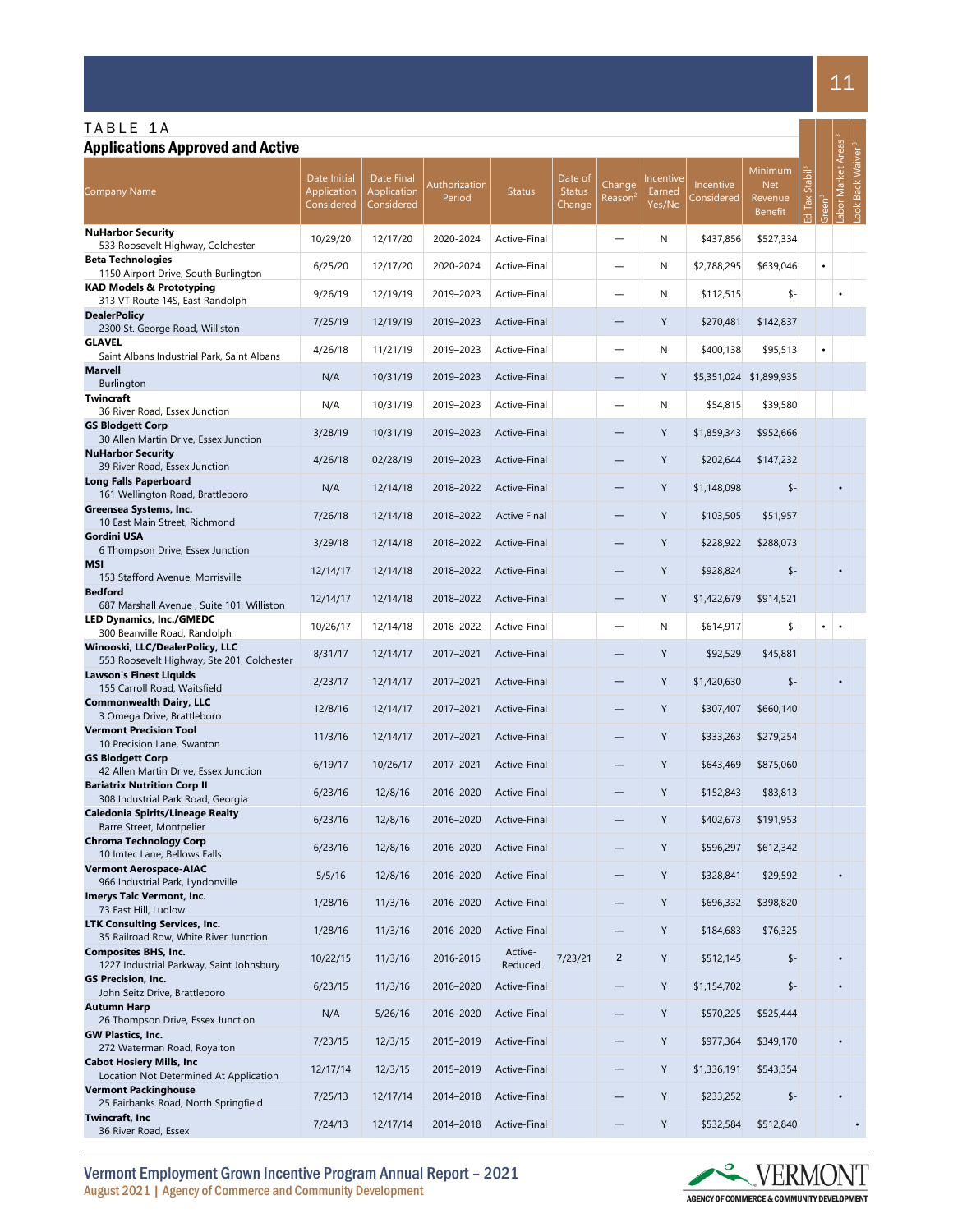# TABLE 1 A

| <b>Applications Approved and Active</b>                           |                                           |                                         |                         |                    |                                    |                               |                               |                         |                                             |                                   |                  | Areas  |  |
|-------------------------------------------------------------------|-------------------------------------------|-----------------------------------------|-------------------------|--------------------|------------------------------------|-------------------------------|-------------------------------|-------------------------|---------------------------------------------|-----------------------------------|------------------|--------|--|
| <b>Company Name</b>                                               | Date Initial<br>Application<br>Considered | Date Final<br>Application<br>Considered | Authorization<br>Period | <b>Status</b>      | Date of<br><b>Status</b><br>Change | Change<br>Reason <sup>2</sup> | Incentive<br>Earned<br>Yes/No | Incentive<br>Considered | Minimum<br><b>Net</b><br>Revenue<br>Benefit | Stabil <sup>3</sup><br><b>Tax</b> | een <sup>3</sup> | larket |  |
| Logic Supply, Inc.<br>35 Thompson Street, South Burlington        | 4/25/13                                   | 10/24/13                                | 2013-2017               | Active-Final       |                                    | –                             | Υ                             | \$352,912               | \$219,038                                   |                                   |                  |        |  |
| <b>Seventh Generation</b><br>60 Lake Street, Suite 3N, Burlington | 4/26/12                                   | 12/13/12                                | 2012-2016               | Active-Final       |                                    | –                             | Υ                             | \$454,728               | \$233,150                                   |                                   | $\bullet$        |        |  |
| <b>Performa Limited, LLC</b><br>3 Main Street, #215, Burlington   | N/A                                       | 10/25/2012                              | 2012-2015               | Active-<br>Reduced | 9/8/17                             | $\overline{2}$                | Y                             | \$133,617               | \$-                                         |                                   |                  |        |  |
| <b>Commonwealth Dairy, LLC</b><br>3 Omega Drive, Brattleboro      | 1/26/12                                   | 5/25/12                                 | 2012-2016               | Active-Final       |                                    |                               |                               | \$303,004               | \$277,714                                   |                                   |                  |        |  |

# TABLE 1 B

#### Applications Complete

| <b>Applications Complete</b>                                              |                                           |                                                             |                         |               |                                    |                               |                               |                         |                                                           |                     |                   |                   |                                 |
|---------------------------------------------------------------------------|-------------------------------------------|-------------------------------------------------------------|-------------------------|---------------|------------------------------------|-------------------------------|-------------------------------|-------------------------|-----------------------------------------------------------|---------------------|-------------------|-------------------|---------------------------------|
| Company Name                                                              | Date Initial<br>Application<br>Considered | <b>Date Final</b><br>Application<br>Considered <sup>2</sup> | Authorization<br>Period | <b>Status</b> | Date of<br><b>Status</b><br>Change | Change<br>Reason <sup>2</sup> | Incentive<br>Earned<br>Yes/No | Incentive<br>Considered | <b>Minimum</b><br><b>Net</b><br>Revenue<br><b>Benefit</b> | Stabil <sup>3</sup> | reen <sup>3</sup> | abor Market Areas | Back Waiver <sup>3</sup><br>ook |
| <b>Revision Ballistics, LTD</b><br>7 Corporate Drive, Essex Junction      | 5/28/15                                   | 10/27/15                                                    | 2015-2019               | Complete      |                                    |                               | Y                             | \$619,007               | $S -$                                                     |                     |                   | $\bullet$         |                                 |
| Flex-A-Seal, Inc.<br>1 Jackson Street, Essex Junction                     | 12/17/14                                  | 12/3/15                                                     | 2015-2019               | Complete      |                                    |                               | Y                             | \$144,998               | \$208,891                                                 |                     |                   |                   |                                 |
| G.S. Blodgett Corp.<br>19 Thompson Drive, Essex                           | 3/19/14                                   | 12/17/14                                                    | 2014-2018               | Complete      |                                    |                               | Y                             |                         | \$754,104 \$410,685                                       |                     |                   |                   |                                 |
| Dealer.com II<br>128 Lakeside Ave, Building 21, Burlington                | 4/25/13                                   | 12/5/13                                                     | 2013-2017               | Complete      |                                    |                               | Y                             |                         | \$1,201,850 \$1,970,120                                   |                     |                   |                   |                                 |
| <b>Mylan Technologies</b><br>110 Lake Street, Saint Albans                | 1/26/12                                   | 12/13/12                                                    | 2012-2016               | Complete      |                                    |                               | Y                             |                         | \$5,733,506 \$2,786,740                                   |                     |                   |                   |                                 |
| <b>Revision Ballistics</b><br>7 Corporate Drive, Essex Junction           | 4/18/12                                   | 12/13/12                                                    | 2012-2016               | Complete      |                                    |                               | Y                             | \$734,081               | $$ -$                                                     |                     |                   |                   |                                 |
| <b>VSC Holdings, Inc.</b><br>10516 US Route 116, Hinesburg                | 2/24/11                                   | 10/27/11                                                    | 2011-2015               | Complete      |                                    |                               | Y                             | \$156,913               | \$86,727                                                  |                     |                   |                   |                                 |
| Dealer.com. Inc.<br>1 Howard Street, Burlington                           | 1/28/10                                   | 12/16/10                                                    | 2010-2014               | Complete      |                                    |                               | Y                             |                         | \$4,929,487 \$2,644,928                                   |                     |                   |                   |                                 |
| New England Supply, Inc.<br>163 Chapin Road, Essex                        | N/A                                       | 3/25/10                                                     | 2010-2014               | Complete      |                                    |                               | Y                             | \$67,953                | \$36,088                                                  |                     |                   |                   |                                 |
| MyWebGrocer, Inc.<br>354 Mountain View Drive, Colchester                  | N/A                                       | 10/22/09                                                    | 2010-2014               | Complete      |                                    |                               | Y                             | \$453,475               | \$286,567                                                 |                     |                   |                   |                                 |
| Green Mountain Coffee Roasters, Inc.<br>33 Coffee Lane, Waterbury         | 7/23/09                                   | 12/17/09                                                    | 2009-2013               | Complete      |                                    |                               | Y                             |                         | \$292,307 \$1,736,611                                     |                     |                   |                   |                                 |
| Commonwealth Yogurt, Inc.<br>Omega Drive, Delta Campus, Brattleboro       | 6/26/08                                   | 6/25/09                                                     | 2009-2013               | Complete      |                                    | —                             | Y                             | \$1,201,154             | \$614,505                                                 |                     |                   |                   |                                 |
| <b>Albany College of Pharmacy</b><br>261 Mountain Drive, Colchester       | 12/6/07                                   | 1/22/09                                                     | 2009-2013               | Complete      |                                    |                               | Y                             | \$630,859               | \$345,717                                                 |                     |                   |                   |                                 |
| <b>Vermont College of Fine Arts</b><br>36 College Street, Montpelier      | N/A                                       | 3/27/08                                                     | 2008-2012               | Complete      |                                    | —                             | Y                             |                         | \$206,737 \$126,260                                       |                     |                   |                   |                                 |
| Green Mountain Coffee Roasters, Inc.<br>30 Gauthier Drive, Essex Junction | 5/24/07                                   | 10/25/07                                                    | 2007-2011               | Complete      |                                    |                               | Y                             |                         | \$1,786,828 \$2,129,672                                   |                     |                   |                   |                                 |

# TABLE 1C

| TABLE 1C                                                           |                                           |                                                      |                         |               |                                    |                               |                               |                         |                                             |                                      |            | $\infty$       |                   |
|--------------------------------------------------------------------|-------------------------------------------|------------------------------------------------------|-------------------------|---------------|------------------------------------|-------------------------------|-------------------------------|-------------------------|---------------------------------------------|--------------------------------------|------------|----------------|-------------------|
| <b>Applications Approved and Concluded</b>                         |                                           |                                                      |                         |               |                                    |                               |                               |                         |                                             |                                      |            | <b>Areas</b>   |                   |
| <b>Company Name</b>                                                | Date Initial<br>Application<br>Considered | Date Final<br>Application<br>Considered <sup>2</sup> | Authorization<br>Period | <b>Status</b> | Date of<br><b>Status</b><br>Change | Change<br>Reason <sup>2</sup> | Incentive<br>Earned<br>Yes/No | Incentive<br>Considered | Minimum<br><b>Net</b><br>Revenue<br>Benefit | Stabil <sup>3</sup><br>$\frac{3}{2}$ | <b>een</b> | larket<br>abor | ≲.<br>Bacl<br>ook |
| <b>Revision Military, LTD</b><br>7 Corporate Drive, Essex Junction | 4/6/15                                    | 10/27/15                                             | 2015-2015               | Concluded     | 12/10/20                           | $\overline{2}$                | Y                             | \$167.295               | \$-                                         |                                      |            |                |                   |
| National Hanger Company, Inc<br>276 Water Street, North Bennington | 12/17/14                                  | 9/22/15                                              | 2015-2015               | Concluded     | 9/30/19                            | $\overline{2}$                | Y                             | \$272.369               | $$ -$                                       |                                      |            | $\bullet$      |                   |
| <b>JBM Sherman Carmel</b><br>14 Morse Road, Bennington             | 8/22/13                                   | 12/5/13                                              | 2013-2016               | Concluded     | 5/29/19                            | $\overline{2}$                | Y                             | \$136.744               | \$-                                         |                                      |            |                |                   |
| <b>Freedom Foods</b><br>Beanville Road, Randolph                   | 12/13/12                                  | 10/24/13                                             | 2013-2015               | Concluded     | 5/18/18                            | $\overline{2}$                | Y                             | \$267.762               | $s -$ .                                     |                                      |            |                |                   |

Vermont Employment Grown Incentive Program Annual Report – 2021 August 2021 | Agency of Commerce and Community Development



12

an kalendar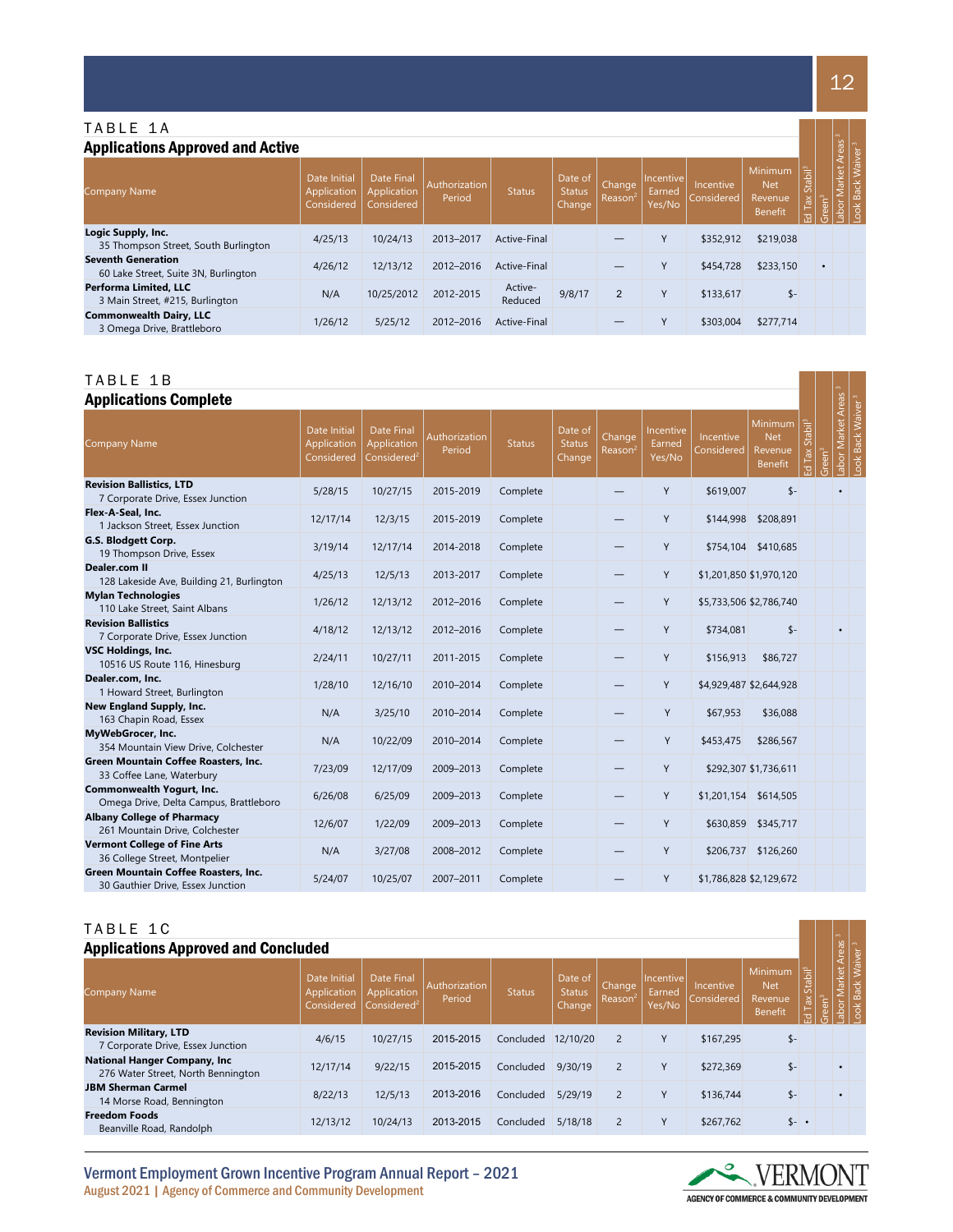| TABLE 1C                                                                    |                                           |                                                                      |                         |                    |                                    |                               |                               |                         |                                                    |                    |                   |                   |                          |
|-----------------------------------------------------------------------------|-------------------------------------------|----------------------------------------------------------------------|-------------------------|--------------------|------------------------------------|-------------------------------|-------------------------------|-------------------------|----------------------------------------------------|--------------------|-------------------|-------------------|--------------------------|
| <b>Applications Approved and Concluded</b>                                  |                                           |                                                                      |                         |                    |                                    |                               |                               |                         |                                                    |                    |                   |                   |                          |
| <b>Company Name</b>                                                         | Date Initial<br>Application<br>Considered | <b>Date Final</b><br>Application<br>$\overline{\text{Considered}}^2$ | Authorization<br>Period | <b>Status</b>      | Date of<br><b>Status</b><br>Change | Change<br>Reason <sup>2</sup> | Incentive<br>Earned<br>Yes/No | Incentive<br>Considered | Minimum<br><b>Net</b><br>Revenue<br><b>Benefit</b> | Stabi <sup>3</sup> | reen <sup>3</sup> | abor Market Areas | <b>Back Waiver</b><br>ð. |
| <b>Bariatrix Nutrition Corp</b><br>308 Industrial Park Road, Georgia        | 1/27/11                                   | 3/24/11                                                              | 2011-2013               | Concluded          | 9/22/16                            | $\overline{2}$                | Y                             | \$135,653               | $$ -$                                              |                    |                   |                   |                          |
| <b>Green Mountain Coffee Roasters, Inc.</b><br>Essex, Williston, Waterbury  | 7/28/11                                   | 12/8/11                                                              | 2011-2013               | Concluded          | 6/12/18                            | $\overline{2}$                | Y                             | \$4,696,809             | $s-$                                               |                    |                   |                   |                          |
| <b>Concepts ETI, Inc.</b><br>217 Billings Farm Road, Wilder                 | 5/25/11                                   | 12/8/11                                                              | 2011-2013               | Concluded          | 9/1/16                             | $\overline{2}$                | Y                             | \$290,335               | $s-$                                               |                    |                   |                   |                          |
| Ellison Surface Technologies, Inc.<br>106 Innovation Drive, North Clarendon | 8/26/10                                   | 12/8/11                                                              | 2011-2013               | Concluded          | 9/22/16                            | $\overline{2}$                | Y                             | \$688,462               | $$ -$                                              |                    |                   |                   |                          |
| <b>SOH Wind Engineering, LLC</b><br>141 Leroy Road, Williston               | 5/25/11                                   | 12/8/11                                                              | 2011-2012               | Concluded          | 9/22/16                            | $\overline{2}$                | Y                             | \$153,994               | $$ -$                                              |                    |                   |                   |                          |
| <b>Revision Eyewear, Ltd.</b><br>7 Corporate Drive, Essex Junction          | N/A                                       | 10/28/10                                                             | 2010-2012               | Concluded          | 6/23/16                            | $\overline{2}$                | Y                             | \$552,193               | $s-$                                               |                    |                   |                   |                          |
| SBE, Inc.<br>Wilson Industrial Park, Barre                                  | 6/25/09                                   | 12/17/09                                                             | 2010-2010               | Concluded 12/17/14 |                                    | $\overline{2}$                | Y                             | \$3,048,671             | $$ -$                                              |                    |                   |                   |                          |
| Swan Valley Cheese Company of Vermont<br>11 Jonergin Drive, Swanton         | 7/22/10                                   | 12/16/10                                                             | 2010-2010               | Concluded 12/17/14 |                                    | $\overline{2}$                | Y                             | \$305,830               | $s-$                                               |                    |                   |                   |                          |
| Northern Power Systems, Inc.<br>29 Pitman Road, Barre                       | 7/23/09                                   | 12/17/09                                                             | 2009-2012               | Concluded 12/17/14 |                                    | $\overline{2}$                | Y                             | \$808,104               | $s-$                                               |                    |                   |                   |                          |
| AirBoss Defense USA, Inc.<br>93 Gonyeau Road, Milton                        | 5/28/09                                   | 9/24/09                                                              | 2009-2011               | Concluded          | 7/24/14                            | $\overline{2}$                | Y                             | \$243,279               | $s-$                                               |                    |                   |                   |                          |
| <b>BioTek Instruments, Inc./Lionheart Tech</b><br>10 Tigan Street, Winooski | N/A                                       | 12/4/08                                                              | 2009-2010               | Concluded 12/17/14 |                                    | $\overline{2}$                | Y                             | \$692,854               | $s-$                                               |                    |                   |                   |                          |
| <b>ASK-intTag, LLC</b><br>1000 River Road, Essex Junction                   | 12/4/08                                   | 3/26/09                                                              | 2009-2009               | Concluded          | 12/5/13                            | $\overline{2}$                | Y                             | \$553,722               | $$ -$                                              |                    |                   |                   |                          |
| Terry Precision Bicycles for Women, Inc.<br>Burlington                      | 6/25/09                                   | 12/17/09                                                             | 2009-2009               | Concluded          | 12/5/13                            | $\overline{2}$                | Y                             | \$126,296               | $$ -$                                              |                    |                   |                   |                          |
| <b>Vermont Timber Frames</b><br>141 Morse Road, Bennington                  | N/A                                       | 5/3/07                                                               | 2008-2009               | Concluded          | 1/16/13                            | $\overline{2}$                | Y                             | \$156.126               | $s-$                                               |                    |                   |                   |                          |

## TABLE 1 D

| <b>Applications Reviewed and Denied</b> |                                           |                                                      |                          |               |                                    |                               |                               |                                    |                                                    |                           | reas      |       |  |
|-----------------------------------------|-------------------------------------------|------------------------------------------------------|--------------------------|---------------|------------------------------------|-------------------------------|-------------------------------|------------------------------------|----------------------------------------------------|---------------------------|-----------|-------|--|
| Company Name                            | Date Initial<br>Application<br>Considered | Date Final<br>Application<br>Considered <sup>2</sup> | Authorization<br>Period  | <b>Status</b> | Date of<br><b>Status</b><br>Change | Change<br>Reason <sup>2</sup> | Incentive<br>Earned<br>Yes/No | <b>Incentive</b><br>l Considered l | <b>Minimum</b><br><b>Net</b><br>Revenue<br>Benefit | Stabil <sup>3</sup><br>λŘ |           | arket |  |
| Business Financial Publishing, Inc.     | 1/28/10                                   | N/A                                                  |                          | Denied        |                                    |                               | N                             | \$162,473                          |                                                    |                           |           |       |  |
| Know Your Source, LLC                   | 12/6/07                                   | N/A                                                  |                          | Denied        |                                    |                               | N                             | \$71,302                           |                                                    |                           |           |       |  |
| Dynapower                               | 3/22/12                                   | 12/13/12                                             | $\overline{\phantom{0}}$ | Denied        |                                    |                               | N                             | \$1,415,009                        |                                                    |                           | $\bullet$ |       |  |
| Vermont Wood Energy Corp                | 7/24/08                                   | 12/4/08                                              | —                        | Denied        |                                    |                               | N                             | \$293,967                          |                                                    |                           |           |       |  |
| Rehab Gym, Inc.                         | N/A                                       | 3/22/07                                              |                          | Denied        |                                    |                               | N                             | \$255,439                          | $S-$                                               |                           |           |       |  |

### TABLE 1E

| <b>Applications Approved and Cancelled</b> |                                           |                                                      |                                 |               |                                    |                                      |                               |                         |                                                    |                                                       |                   |                         |          |
|--------------------------------------------|-------------------------------------------|------------------------------------------------------|---------------------------------|---------------|------------------------------------|--------------------------------------|-------------------------------|-------------------------|----------------------------------------------------|-------------------------------------------------------|-------------------|-------------------------|----------|
| <b>Company Name</b>                        | Date Initial<br>Application<br>Considered | Date Final<br>Application<br>Considered <sup>2</sup> | Authorization<br>Period         | <b>Status</b> | Date of<br><b>Status</b><br>Change | <b>Change</b><br>Reason <sup>2</sup> | Incentive<br>Earned<br>Yes/No | Incentive<br>Considered | Minimum<br><b>Net</b><br>Revenue<br><b>Benefit</b> | $Stabi\mathbb{I}^3$<br>Tax<br>$\overline{\mathbf{C}}$ | reen <sup>3</sup> | Market Areas<br>$ab$ or | $\infty$ |
| Logic Supply, Inc.                         | 8/31/17                                   | 10/26/17                                             | $\hspace{0.1mm}-\hspace{0.1mm}$ | Canc-Recap    | 4/13/21                            | 6                                    | Y                             | \$757,684               | $$ -$                                              |                                                       |                   |                         |          |
| Desert Harvest                             | 4/30/20                                   | N/A                                                  | $\overline{\phantom{0}}$        | Cancelled     | 12/7/20                            |                                      | N                             | \$113,322               | \$-                                                |                                                       |                   |                         |          |
| Inntopia                                   | 2/22/18                                   | 12/14/18                                             | $\overline{\phantom{0}}$        | Cancelled     | 4/30/20                            | 6                                    | N                             | \$221,168               | $$-$                                               |                                                       |                   |                         |          |
| Twincraft                                  | 6/28/18                                   | N/A                                                  |                                 | Cancelled     | 06/19/19                           |                                      | N                             | \$180,746               | $$ -$                                              |                                                       |                   |                         |          |
| <b>DSD</b> International                   | 12/14/17                                  | N/A                                                  | —                               | Cancelled     | 08/21/19                           |                                      | N                             | \$63,215                | $$ -$                                              |                                                       |                   |                         |          |
| Culturemade (Project Xanadu)               | 12/14/17                                  | N/A                                                  |                                 | Cancelled     | 06/04/19                           |                                      | N                             | \$1,377,752             | $S-$                                               |                                                       |                   | $\bullet$               |          |
| Carlson Management Consulting              | 10/25/18                                  | N/A                                                  | —                               | Cancelled     | 12/13/18                           |                                      | N                             | \$316,602               | $S-$                                               |                                                       |                   | $\bullet$               |          |
| Soya Canfralia                             | 6/1/17                                    | N/A                                                  | —                               | Cancelled     | 8/13/18                            |                                      | N                             | \$580,995               | $$-$                                               |                                                       |                   | $\bullet$               |          |
| Kingdom Pellets                            | 12/3/15                                   | 12/14/17                                             | —                               | Cancelled     | 4/30/18                            | 6                                    | N                             | \$276,290               | $$-$                                               |                                                       | ٠                 | $\bullet$               |          |
| Westminster Cracker Company                | 11/17/16                                  | N/A                                                  |                                 | Cancelled     | 4/27/17                            |                                      | N                             | \$194,485               | $$-$                                               |                                                       |                   | $\bullet$               |          |
| Britton Lumber Company, Inc.               | 12/3/15                                   | N/A                                                  |                                 | Cancelled     | 5/26/16                            |                                      | N                             | \$784,862               | $$-$                                               |                                                       | ٠                 |                         |          |
| Triad Design Services, Inc.                | 2/26/15                                   | N/A                                                  |                                 | Cancelled     | 9/22/16                            |                                      | N                             | \$968,657               | \$-                                                |                                                       |                   |                         |          |
| WCW, Inc.                                  | 7/28/11                                   | 10/27/11                                             |                                 | Cancelled     | 10/22/15                           | 6                                    | N                             | \$512,449               | \$-                                                |                                                       |                   |                         |          |

Vermont Employment Grown Incentive Program Annual Report – 2021 August 2021 | Agency of Commerce and Community Development



13

a da kasa

 $\begin{array}{|c|c|c|c|c|}\hline \text{ } & \text{ } & \text{ } \end{array}$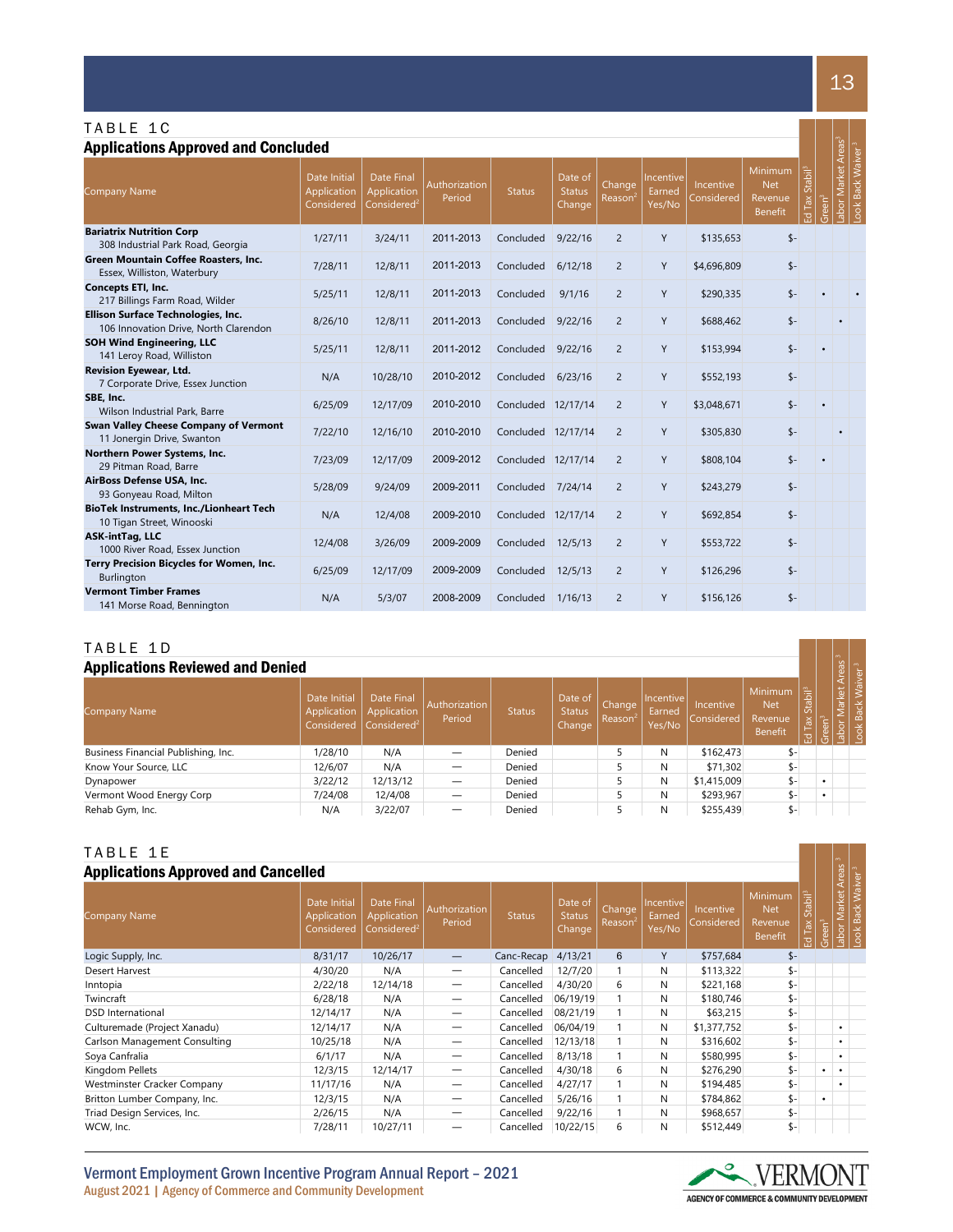## Applications Approved and Cancelled

| <b>Applications Approved and Cancelled</b>          |                                           |                                                             |                                 |                     |                             |                  |                                      |                         |                                             |                         |           | Areas       |                                     |
|-----------------------------------------------------|-------------------------------------------|-------------------------------------------------------------|---------------------------------|---------------------|-----------------------------|------------------|--------------------------------------|-------------------------|---------------------------------------------|-------------------------|-----------|-------------|-------------------------------------|
| <b>Company Name</b>                                 | Date Initial<br>Application<br>Considered | <b>Date Final</b><br>Application<br>Considered <sup>2</sup> | Authorization<br>Period         | <b>Status</b>       | Date of<br>Status<br>Change | Change<br>Reason | <b>Incentive</b><br>Earned<br>Yes/No | Incentive<br>Considered | Minimum<br><b>Net</b><br>Revenue<br>Benefit | Stabi <sup>3</sup><br>흢 | ەت<br>ت   | abor Market | <b>Back Waiver</b><br>$\frac{1}{2}$ |
| AGrown (AEG Holdings, LLC)                          | 9/26/13                                   | N/A                                                         | $\qquad \qquad -$               | Cancelled           | 12/17/14                    | $\mathbf{1}$     | N                                    | \$2,010,364             | \$-                                         |                         | ٠         |             |                                     |
| Cambridge Valley Machining, Inc.                    | 3/28/13                                   | N/A                                                         |                                 | Cancelled           | 12/17/14                    | $\mathbf{1}$     | N                                    | \$140,049               | \$-                                         |                         |           |             |                                     |
| Westminster Cracker Company, Inc.                   | N/A                                       | 7/22/10                                                     | $\qquad \qquad -$               | Cancelled           | 1/22/14                     | $\overline{c}$   | N                                    | \$236,246               | \$-                                         |                         |           | ٠           |                                     |
| <b>AFCell Medical</b>                               | 3/24/11                                   | N/A                                                         | $\overbrace{\phantom{1232211}}$ | Cancelled           | 12/5/13                     | $\mathbf{1}$     | N                                    | \$1,338,444             | \$-                                         |                         |           |             |                                     |
| Utility Risk Management Corp                        | 6/26/08                                   | 10/23/08                                                    | $\qquad \qquad -$               | Canc-Recap 11/25/13 |                             | 3                | Y                                    | \$377,371               | $$ -$                                       |                         |           |             |                                     |
| Seldon Technologies, Inc.                           | 8/27/09                                   | 12/17/09                                                    |                                 | Cancelled           | 6/27/13                     | $\overline{c}$   | N                                    | \$478,396               | \$-                                         |                         | $\bullet$ |             |                                     |
| Maple Mountain Woodworks. LLC                       | 2/26/09                                   | 12/17/09                                                    | $\overline{\phantom{0}}$        | Canc-Recap          | 2/15/13                     | 3                | Y                                    | \$143,436               | $s-$                                        |                         |           |             |                                     |
| Pinnacle Sales Accelerators, LLC                    | 5/27/10                                   | 12/16/10                                                    | $\qquad \qquad -$               | Canc-Recap          | 1/16/13                     | 3                | Y                                    | \$111,635               | $$ -$                                       |                         |           |             |                                     |
| Carbon Harvest Energy/Brattleboro Carbon<br>Harvest | 3/24/11                                   | 12/8/11                                                     |                                 | Cancelled           | 12/13/12                    | 6                | N                                    | \$568,913               | \$-                                         |                         | $\bullet$ |             |                                     |
| Transcend Quality Manufacturing, Inc.               | 10/27/11                                  | N/A                                                         | $\overline{\phantom{0}}$        | Cancelled           | 12/6/12                     | $\mathbf{1}$     | N                                    | \$246,941               | $$-$                                        |                         | ٠         |             |                                     |
| Vermont Hard Cider Company, LLC                     | 1/26/12                                   | N/A                                                         | $\overline{\phantom{0}}$        | Cancelled           | 12/6/12                     | $\mathbf{1}$     | N                                    | \$260,176               | $$-$                                        |                         |           |             |                                     |
| eCorporate English, Ltd.                            | 8/26/10                                   | 5/25/11                                                     | -                               | Cancelled           | 9/27/12                     | 6                | N                                    | \$464,731               | $$-$                                        |                         |           |             |                                     |
| Plasan Carbon Composites, Inc.                      | 12/8/11                                   | N/A                                                         | $\hspace{0.1mm}-\hspace{0.1mm}$ | Cancelled           | 8/30/12                     | $\mathbf{1}$     | N                                    | \$516,395               | $$-$                                        |                         | $\bullet$ |             |                                     |
| Project Graphics, Inc.                              | 1/22/09                                   | 4/23/09                                                     | $\overline{\phantom{0}}$        | Cancelled           | 5/24/12                     | $\overline{2}$   | N                                    | \$230,414               | \$-                                         |                         |           |             |                                     |
| NEHP, Inc.                                          | 2/15/07                                   | 10/25/07                                                    | $\overline{\phantom{0}}$        | Cancelled           | 12/8/11                     | $\overline{c}$   | N                                    | \$182,396               | $$-$                                        |                         |           |             |                                     |
| The Original Vermont Wood Products, Inc.            | N/A                                       | 5/27/10                                                     | $\overbrace{\phantom{1232211}}$ | Cancelled           | 12/8/11                     | 3                | N                                    | \$100,604               | \$-                                         |                         |           | $\bullet$   |                                     |
| Skypoint Solar                                      | 12/16/10                                  | N/A                                                         | $\overline{\phantom{0}}$        | Cancelled           | 12/8/11                     | $\mathbf{1}$     | N                                    | \$7,900,114             | \$-                                         |                         | $\bullet$ |             |                                     |
| Vermont Transformers, Inc.                          | 12/4/08                                   | 3/26/09                                                     | $\qquad \qquad -$               | Cancelled           | 5/25/11                     | 3                | N                                    | \$267,569               | \$-                                         |                         | ٠         |             |                                     |
| New England Precision/Clifford Properties, Inc.     | N/A                                       | 9/18/08                                                     | $\overline{\phantom{0}}$        | Cancelled           | 4/28/11                     | $\overline{c}$   | N                                    | \$241,236               | $$-$                                        |                         |           |             |                                     |
| Dominion Diagnostics, LLC                           | 10/23/08                                  | 1/22/09                                                     | $\overline{\phantom{0}}$        | Cancelled           | 4/28/11                     | $\overline{c}$   | N                                    | \$103,300               | $\mathsf{s}$ -                              |                         |           |             |                                     |
| Monahan SFI, LLC                                    | 1/25/07                                   | 2/15/07                                                     | $\overline{\phantom{m}}$        | Canc-Recap          | 9/28/09                     | 3                | Y                                    | \$791,277               | $$ -$                                       |                         |           |             |                                     |
| Helix Global Solutions, Inc.                        | 3/6/08                                    | N/A                                                         | $\overline{\phantom{0}}$        | Cancelled           | 12/4/08                     | $\mathbf{1}$     | N                                    | \$53,739                | \$-                                         |                         |           |             |                                     |
| Mascoma Corporation                                 | 10/25/07                                  | N/A                                                         |                                 | Cancelled           | 6/26/08                     | $\mathbf{1}$     | N                                    | \$1,942,989             | \$-                                         |                         | ٠         |             |                                     |
| Applejack Art Partners                              | N/A                                       | 5/3/07                                                      | $\overline{\phantom{0}}$        | Cancelled           | 10/25/07                    | 6                | N                                    | \$85,539                | $s-$                                        |                         |           |             |                                     |

## TABLE 1 F

| <b>Applications Approved and Terminated</b>     |                                           |                                                |                                  |               |                                    |                   |                               |                         |                                             |                          |           | Areas         |                                     |
|-------------------------------------------------|-------------------------------------------|------------------------------------------------|----------------------------------|---------------|------------------------------------|-------------------|-------------------------------|-------------------------|---------------------------------------------|--------------------------|-----------|---------------|-------------------------------------|
| <b>Company Name</b>                             | Date Initial<br>Application<br>Considered | Date Final<br><b>Application</b><br>Considered | Authorization<br>Period          | <b>Status</b> | Date of<br><b>Status</b><br>Change | Change,<br>Reason | Incentive<br>Earned<br>Yes/No | Incentive<br>Considered | Minimum<br><b>Net</b><br>Revenue<br>Benefit | Stabil <sup>3</sup><br>요 | ی<br>آ    | arket<br>abor | <b>Back</b><br>$\breve{\mathrm{d}}$ |
| Maponics, LLC                                   | 5/28/15                                   | 12/3/15                                        | $\overline{\phantom{m}}$         | Term-Recap    | 5/8/19                             | $\overline{4}$    | Y                             | \$156,490               | $$-$                                        |                          |           |               |                                     |
| Keurig Green Mountain                           | 3/19/14                                   | 4/24/14                                        | $\overbrace{\phantom{1232211}}$  | Terminated    | 2/26/18                            | 2                 | N                             | \$971,028               | \$-                                         |                          |           |               |                                     |
| BioTek Instruments, Inc./Lionheart Technologies | 3/28/13                                   | 12/5/13                                        | —                                | Terminated    | 11/20/17                           | 2                 | N                             | \$325.111               | \$-                                         |                          |           |               |                                     |
| Vermed                                          | 4/26/15                                   | 12/5/13                                        | —                                | Terminated    | 5/1/17                             | 4                 | N                             | \$292,421               | \$-                                         |                          |           | ٠             |                                     |
| Precyse Solutions, LLC                          | 12/17/14                                  | 12/3/15                                        | $\overline{\phantom{m}}$         | Terminated    | 5/1/17                             | 4                 | N                             | \$378,703               | $$-$                                        |                          |           |               |                                     |
| Farmer Mold & Machine                           | 7/25/13                                   | 12/5/13                                        | $\overbrace{\phantom{12322111}}$ | Terminated    | 6/23/15                            | 4                 | N                             | \$258,518               | \$-                                         |                          |           | $\bullet$     |                                     |
| Alpla, Inc.                                     | 12/16/10                                  | 3/24/11                                        |                                  | Terminated    | 7/24/14                            | 4                 | N                             | \$654,438               | $$-$                                        |                          | ٠         |               |                                     |
| Organic Trade Association                       | 7/27/10                                   | 10/28/10                                       | —                                | Terminated    | 5/24/12                            | 4                 | N                             | \$75,569                | \$-                                         |                          |           |               |                                     |
| Durasol Awnings, Inc.                           | 3/26/09                                   | 5/28/09                                        | —                                | Terminated    | 3/25/10                            | 4                 | N                             | \$245,795               | \$-                                         |                          |           |               |                                     |
| <b>Tata's Natural Alchemy</b>                   | 12/6/07                                   | 12/4/08                                        | $\overline{\phantom{m}}$         | Terminated    | 3/25/10                            | 4                 | N                             | \$231,531               | \$-                                         |                          |           |               |                                     |
| CNC North, Inc.                                 | 1/24/08                                   | 3/6/08                                         | $\hspace{0.1mm}-\hspace{0.1mm}$  | Terminated    | 3/25/10                            | 4                 | N                             | \$70,533                | \$-                                         |                          |           |               |                                     |
| <b>Burton Corporation</b>                       | 2/15/07                                   | 6/28/07                                        | $\overbrace{\phantom{12322111}}$ | Terminated    | 3/25/10                            | 4                 | N                             | \$1,653,965             | \$-                                         |                          |           |               |                                     |
| Omni Measurement Systems                        | N/A                                       | 5/3/07                                         | —                                | Terminated    | 3/25/10                            | 4                 | Y                             | \$677,944               | $$-$                                        |                          |           |               |                                     |
| Vermont Castings Holding Company                | N/A                                       | 9/18/08                                        | —                                | Terminated    | 5/28/09                            | 4                 | N                             | \$488,000               | \$-                                         |                          | $\bullet$ |               |                                     |
| Isovolta, Inc.                                  | 3/27/08                                   | 6/26/08                                        | $\hspace{0.1mm}-\hspace{0.1mm}$  | Terminated    | 5/28/09                            | 4                 | N                             | \$568,330               | $$-$                                        |                          |           |               |                                     |
| Energizer Battery Manufacturing, Inc.           | N/A                                       | 7/26/07                                        | $\hspace{0.1mm}-\hspace{0.1mm}$  | Terminated    | 5/28/09                            | 4                 | N                             | \$607,347               | \$-                                         |                          |           |               |                                     |
| Battenkill Technologies, Inc.                   | N/A                                       | 6/28/07                                        | $\hspace{0.1mm}-\hspace{0.1mm}$  | Terminated    | 6/26/08                            | 4                 | N                             | \$79,054                | \$-                                         |                          |           |               |                                     |
| Qimonda North America Corp.                     | N/A                                       | 2/15/07                                        | $\overline{\phantom{m}}$         | Terminated    | 3/27/08                            | 4                 | N                             | \$229,672               | \$-                                         |                          |           |               |                                     |
| Ink Jet Machinery of Vermont                    | N/A                                       | 1/25/07                                        | $\overbrace{\phantom{12322111}}$ | Terminated    | 1/24/08                            | 4                 | N                             | \$336,055               | \$-                                         |                          |           |               |                                     |
| Olympic Precision, Inc/WIC/Town of Windsor      | N/A                                       | 1/25/07                                        | $\overline{\phantom{m}}$         | Terminated    | 9/6/07                             | 4                 | N                             | \$474,428               | $$-$                                        |                          |           |               |                                     |

<span id="page-13-0"></span><sup>&</sup>lt;sup>2</sup> **1**=Initial application was submitted and approved but the final application was not submitted and the application was cancelled. No incentives ever authorized, earned or paid. 2=Project commenced, but for a certain year, performance requirements were never met and incentives were revoked for that and future years. Some incentives may have been earned and paid out. **3**=Project commenced, but company closed or reduced employment below 90% and incentives were terminated. Any paid incentives were recaptured. **4**=Project commenced, but in a subsequent year company failed to file a VEGI claim and incentives were terminated. **5**=Project denied and no incentives were authorized. **6**=Applicant requested rescission of application and any paid incentives were recaptured.



<u> Filmin k</u>

<sup>3</sup> **Green** indicates incentive enhancement for environmental technology companies. See 32 VSA 5930b(g). **LMA Enhancement** indicates incentive enhancement for projects in high unemployment, low economic activity areas. See 32 VSA 5930b(b)(5). **LBW** or **Look Back Waived** indicates a waiver was approved of incentive reduction due to drop in employment just prior to approval date. See 32 VSA 5930a(c)(1). **Ed Tax Stabil** indicates applicant chose stabilization of incremental Education Property Tax as incentive instead of, or in addition to, cash payments.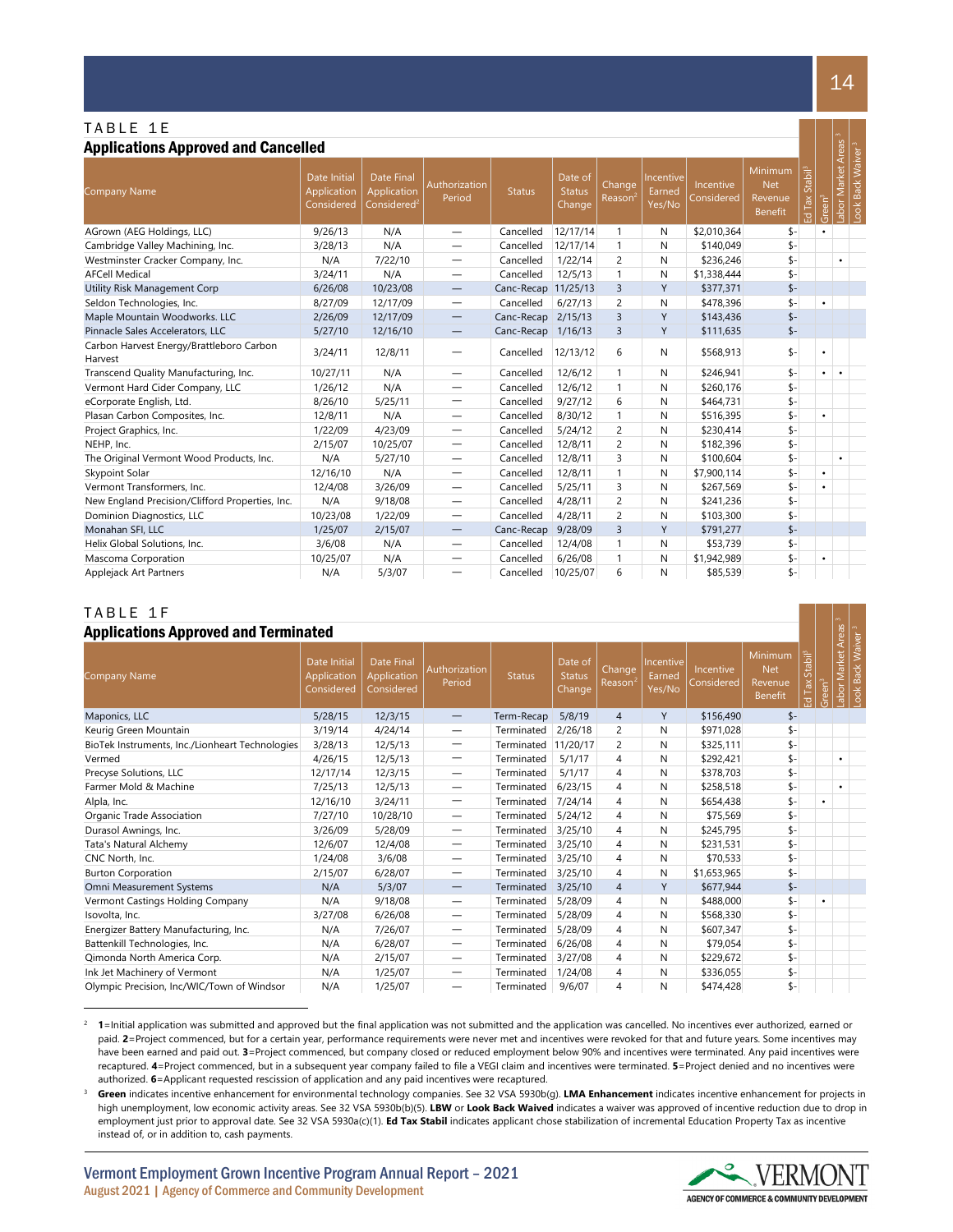TABLES 2A-2B summarize, as of December 31, 2020, the application volume, application status, the total amount of incentives considered and authorized, and the total amount and impact of incentive enhancements.

#### TABLE 2 A

#### Summary of Incentive Authorization Data

For All Applications Considered Through December 31, 2020 Total Projected Economic Activity, 2007 – 2024

|                                                | <b>TOTAL</b> | <b>VEGI</b> | Green VEGI <sup>4</sup> | <b>LMA</b><br>Enhanced | Lookback<br>Waived |
|------------------------------------------------|--------------|-------------|-------------------------|------------------------|--------------------|
| Applications Considered <sup>5</sup>           | 132          | 82          | 22                      | 26                     |                    |
| Approved (Complete and<br>Active) <sup>6</sup> | 52 (39%)     | 35          |                         | 12                     |                    |
| Concluded <sup>7</sup>                         | 18 (14%)     | 9           |                         | 4                      |                    |
| Cancelled or Terminated <sup>8</sup>           | 57 (43%)     | 35          | 12                      | 10                     |                    |
| <b>Denied</b>                                  | 5(4%)        |             |                         |                        |                    |

#### TABLE 2 B

#### Authorization Summary

For All Applications Considered Through December 31, 2020 Total Projected Economic Activity, 2007 – 2024

| <b>Incentives</b>                                                            |              |
|------------------------------------------------------------------------------|--------------|
| <b>Total Incentives Considered</b>                                           | \$95,967,127 |
| Incentives Denied                                                            | \$2,198,190  |
| Incentives Cancelled or Terminated                                           | \$33,915,433 |
| Incentives Forfeited by Active-Reduced or Concluded Applicants               | \$6,368,463  |
| Incentives Paid or Available to Active-Reduced or Concluded Applicants       | \$6,466,423  |
| Incentives Authorized (Active-Initial, Active-Final, or Complete Applicants) | \$45,911,244 |
| Incentive Enhancements - Active Applicants                                   |              |
| INCREASE IN INCENTIVES DUE TO ENHANCEMENTS                                   |              |
| Green VEGI                                                                   | \$1,036,159  |
| <b>LMA Enhancement</b>                                                       | \$3,365,662  |
| Total                                                                        | \$4,401,821  |
| DECREASE IN NET REVENUE RETURN DUE TO ENHANCEMENTS                           |              |
| Green VEGI                                                                   | \$939,861    |
| <b>LMA Enhancement</b>                                                       | \$3,028,064  |
| Total                                                                        | \$3,967,925  |



<span id="page-14-0"></span><sup>4</sup> "Green VEGI" authorizations are those approved for environmental technology companies in accordance with 32 VSA Section 5930b(g).

<span id="page-14-1"></span><sup>&</sup>lt;sup>5</sup> Breakdown by Green VEGI, Subsection 5 and Lookback Waived categories may not equal Total Applications Considered because applications may fit into more than one category.

<span id="page-14-2"></span>Includes Active-Initial, Active-Final, and Active-Reduced Applications.

<span id="page-14-3"></span>Concluded: Authority to earn incentives for one or more target year(s) was revoked at some point after incentives were authorized and due to failure to meet or maintain performance requirements. Applicant could continue to receive incentive for those years when incentive was earned, provided they continue to maintain those targets, but all remaining incentives have since been paid. No additional payments will be made on this application..

<span id="page-14-4"></span>Cancelled: The application was cancelled by action of the applicant. This may occur when the (1) Initial Application was approved but Final Application was not filed; or (2) or the applicant rescinds their application after approval of the Final Application. No incentives have been earned or paid. In the case of Cancelled-Recap, any paid incentives have been recaptured. **Terminated:** Authority to earn authorized incentives has been revoked. Incentives earned have been recaptured.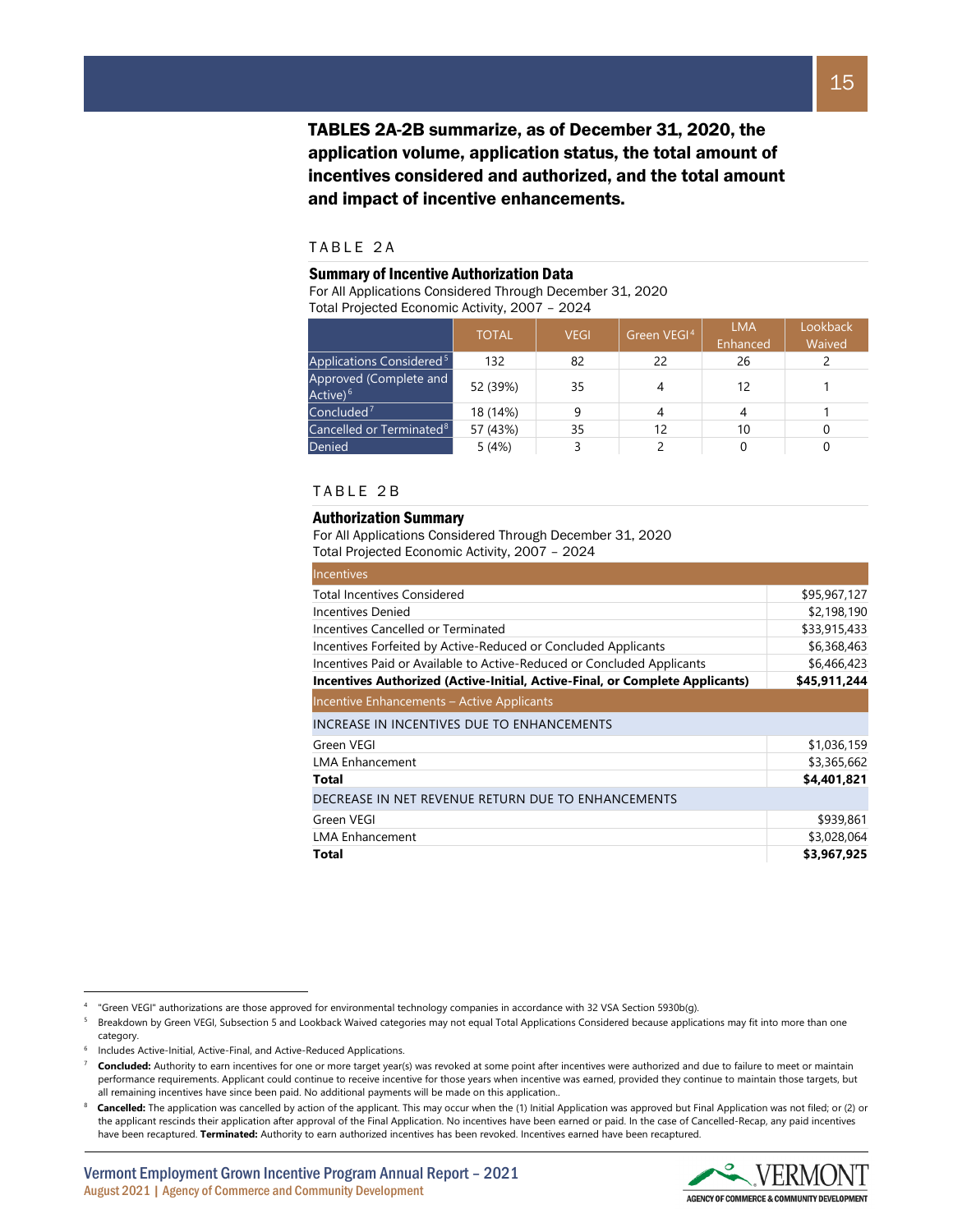TABLE 3 summarizes the amount of incentives authorized each year by VEPC against the annual program cap. It also shows the level of utilization of the authority given to VEPC to increase incentive levels under 32 V.S.A. §3334, known as the LMA Enhancement, which is also capped annually.

#### TABLE 3

#### Annual Authorization and LMA Enhancement Caps

For All Applications Considered Through December 31, 2020 Total Projected Economic Activity, 2007 - 2024

| Annual Incentives/Caps <sup>9</sup> |              | %   | Annual LMA Enhancement Cap <sup>10</sup> | %    |
|-------------------------------------|--------------|-----|------------------------------------------|------|
| 2007 Cap                            | \$10,000,000 |     | \$1,000,000<br>2007 Cap                  |      |
| <b>Final Approvals</b>              | \$7,060,631  | 71% | <b>Final Approvals</b><br>\$-            | 0%   |
| Net Cap Balance                     | \$2,939,369  | 29% | \$1,000,000<br>Net Cap Balance           | 100% |
| 2008 Cap                            | \$10,000,000 |     | \$1,000,000<br>2008 Cap                  |      |
| <b>Final Approvals</b>              | \$2,183,738  | 22% | \$-<br><b>Final Approvals</b>            | 0%   |
| Net Cap Balance                     | \$7,816,262  | 78% | \$1,000,000<br>Net Cap Balance           | 100% |
| 2009 Cap                            | \$10,000,000 |     | \$1,000,000<br>2009 Cap                  |      |
| <b>Final Approvals</b>              | \$5,539,089  | 55% | <b>Final Approvals</b><br>\$-            | 0%   |
| Net Cap Balance                     | \$4,460,911  | 45% | \$1,000,000<br>Net Cap Balance           | 100% |
| 2010 $Cap9$                         | \$23,000,000 |     | 2010 Cap<br>\$1,000,000                  |      |
| <b>Final Approvals</b>              | \$10,360,059 | 45% | <b>Final Approvals</b><br>\$228,459      | 23%  |
| Net Cap Balance                     | \$12,639,941 | 55% | \$771,541<br>Net Cap Balance             | 77%  |
| 2011 $Cap9$                         | \$18,000,000 |     | 2011 Cap<br>\$1,000,000                  |      |
| <b>Final Approvals</b>              | \$8,322,697  | 46% | <b>Final Approvals</b><br>\$322,655      | 32%  |
| Net Cap Balance                     | \$9,677,303  | 54% | Net Cap Balance<br>\$677,345             | 68%  |
| 2012 $Cap9$                         | \$12,000,000 |     | \$1,000,000<br>2012 Cap                  |      |
| <b>Final Approvals</b>              | \$7,358,936  | 61% | <b>Final Approvals</b><br>\$313,144      | 31%  |
| Net Cap Balance                     | \$4,641,064  | 39% | Net Cap Balance<br>\$686,856             | 69%  |
| 2013 Cap                            | \$10,000,000 |     | 2013 Cap<br>\$1,000,000                  |      |
| <b>Final Approvals</b>              | \$2,542,897  | 25% | <b>Final Approvals</b><br>\$133,606      | 13%  |
| Net Cap Balance                     | \$7,457,103  | 75% | Net Cap Balance<br>\$866,394             | 87%  |
| 2014 Cap                            | \$10,000,000 |     | \$1,000,000<br>2014 Cap                  |      |
| <b>Final Approvals</b>              | \$2,490,968  | 25% | <b>Final Approvals</b><br>\$90,833       | 9%   |
| Net Cap Balance                     | \$7,509,032  | 75% | Net Cap Balance<br>\$909,167             | 91%  |
| 2015 Cap <sup>9</sup>               | \$15,000,000 |     | 2015 Cap <sup>10</sup><br>\$1,200,000    |      |
| <b>Final Approvals</b>              | \$4,344,838  | 29% | <b>Final Approvals</b><br>\$946,733      | 79%  |
| Net Cap Balance                     | \$10,655,162 | 71% | Net Cap Balance<br>\$253,267             | 21%  |
| 2016 Cap                            | \$10,000,000 |     | 2016 Cap <sup>10</sup><br>\$1,500,000    |      |
| <b>Final Approvals</b>              | \$4,598,741  | 46% | <b>Final Approvals</b><br>\$1,359,763    | 91%  |
| Net Cap Balance                     | \$5,401,259  | 54% | \$140,237<br>Net Cap Balance             | 9%   |
| 2017 Cap                            | \$10,000,000 |     | \$1,000,000<br>2017 Cap                  |      |
| <b>Final Approvals</b>              | \$3,831,272  | 38% | <b>Final Approvals</b><br>\$566,851      | 57%  |
| Net Cap Balance                     | \$6,168,728  | 62% | Net Cap Balance<br>\$433,149             | 43%  |
| 2018 Cap                            | \$10,000,000 |     | 2018 Cap<br>\$1,000,000                  |      |
| <b>Final Approvals</b>              | \$4,668,113  | 47% | <b>Final Approvals</b><br>\$793,829      | 79%  |
| Net Cap Balance                     | \$5,331,887  | 53% | \$206,171<br>Net Cap Balance             | 21%  |
| 2019 Cap                            | \$10,000,000 |     | 2019 Cap<br>\$1,000,000                  |      |
| <b>Final Approvals</b>              | \$8,250,960  | 83% | <b>Final Approvals</b><br>\$35,064       | 4%   |
| Net Cap Balance                     | \$1,749,040  | 17% | Net Cap Balance<br>\$964,936             | 96%  |
| 2020 Cap                            | \$10,000,000 |     | 2020 Cap<br>\$1,000,000                  |      |
| <b>Final Approvals</b>              | \$3,226,151  | 32% | <b>Final Approvals</b><br>\$0            | 0%   |
| Net Cap Balance                     | \$6,773,849  | 68% | \$1,000,000<br>Net Cap Balance           | 100% |

<span id="page-15-0"></span>Program cap is \$15,000,000 for aggregate initial approvals and \$10,000,000 for aggregate final approvals for each calendar year, unless increased by a vote of the Joint Fiscal Committee (increase requests were previously reviewed by the Emergency Board). Cap balances do not carry forward to the next year. Emergency Board voted to increase the program Cap in 2010, 2011, 2012 and 2015.



<span id="page-15-1"></span><sup>&</sup>lt;sup>10</sup> LMA Enhancement cap is \$1,500,000 for aggregate initial approvals and \$1,000,000 for aggregate final approvals for each calendar year, unless increased by a vote of the Joint Fiscal Committee (increase requests were previously reviewed by the Emergency Board). Cap balances do not carry forward to the next year. Emergency Board voted to increase the LMA Enhancement Cap in 2015 and 2016.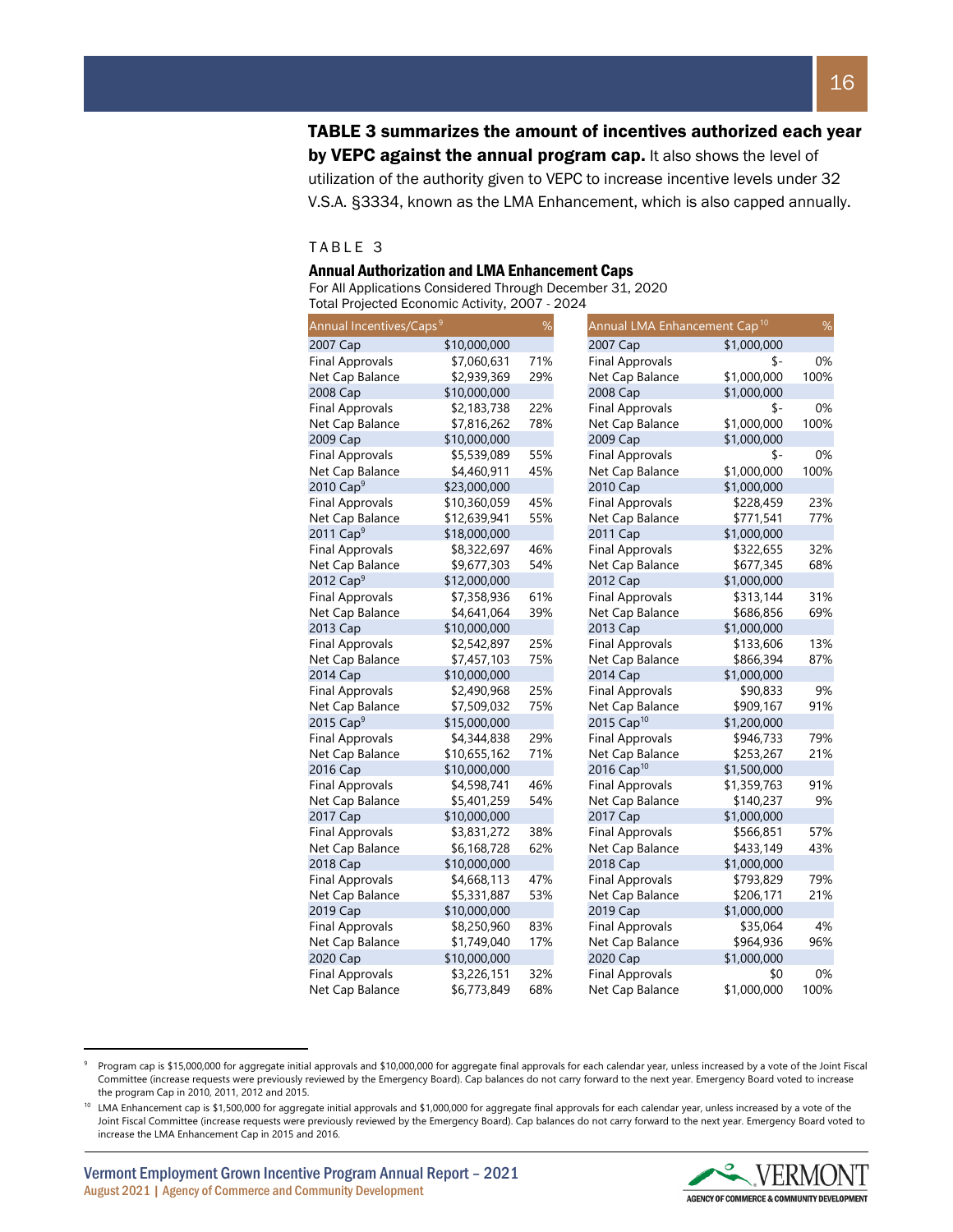TABLES 4A-4B aggregates the number of claims expected to be filed, the disposition of claims, and the qualifying job creation, qualifying payroll generation, capital investments, and incentive payments that have actually occurred between January 1, 2007 and December 31, 2019.

In Table 4A, applicants who filed incomplete claims or did not file were terminated from the VEGI program. Claims that have a "Delayed" status did not meet the performance requirements in the applicant's award. These companies are not immediately removed from the program if they do not meet their requirements but are allowed a "grace period" as defined by Statute<sup>[11](#page-16-0)</sup>. No incentive is paid to such a company until and unless the requirements are met. A company that does not meet performance requirements by the end of the grace period will not receive incentives for that performance year and any future incentives are revoked.

Claims with a "Rescinded" status did not meet performance targets by the grace period and authorization of incentives for future award years has been rescinded. These applicants may still earn maintenance incentives for award years where they met and continue to maintain their performance targets. Those applicants are labeled "Active-Reduced" or "Concluded" in Tables 1A and 1C.

#### TABLE 4 A

#### Claims Filed Summary

For All Claims Processed As Of December 31, 2019

|                                                     | 2007 | 2008     | 2009     | 2010     | 2011     | 2012 | 2013     | 2014     | 2015 | 2016     | 2017 | 2018 | 2019 |
|-----------------------------------------------------|------|----------|----------|----------|----------|------|----------|----------|------|----------|------|------|------|
| Claims Expected                                     | ⇁    | 14       | 22       | 28       | 34       | 32   | 34       | 36       | 39   | 43       | 41   | 44   | 47   |
| Incomplete Claims/Did not<br>file/Closed            | 0    | 4        | 4        | 5        | 6        | 2    |          | 3        |      | 2        | 0    |      |      |
| <b>Net Claims Included in</b><br><b>Actual Data</b> | 7    | 10       | 18       | 23       | 28       | 30   | 33       | 33       | 38   | 41       | 41   | 43   | 45   |
| <b>Review Status of Claims:</b>                     |      |          |          |          |          |      |          |          |      |          |      |      |      |
| Approved                                            | 4    | 4        | 12       | 16       | 19       | 21   | 23       | 25       | 33   | 35       | 36   | 39   | 39   |
| Delayed                                             | 0    | $\Omega$ | $\Omega$ | $\Omega$ | $\Omega$ | 0    | $\Omega$ | $\Omega$ | 0    | $\Omega$ | 0    | 0    | 4    |
| Rescinded                                           | 3    | 6        | 6        |          | 9        | 9    | 10       | 8        | 5    | 6        | 5    | 4    | ∍    |

<span id="page-16-0"></span><sup>11</sup> Refer to 32 VSA § 3337, Earning an incentive.

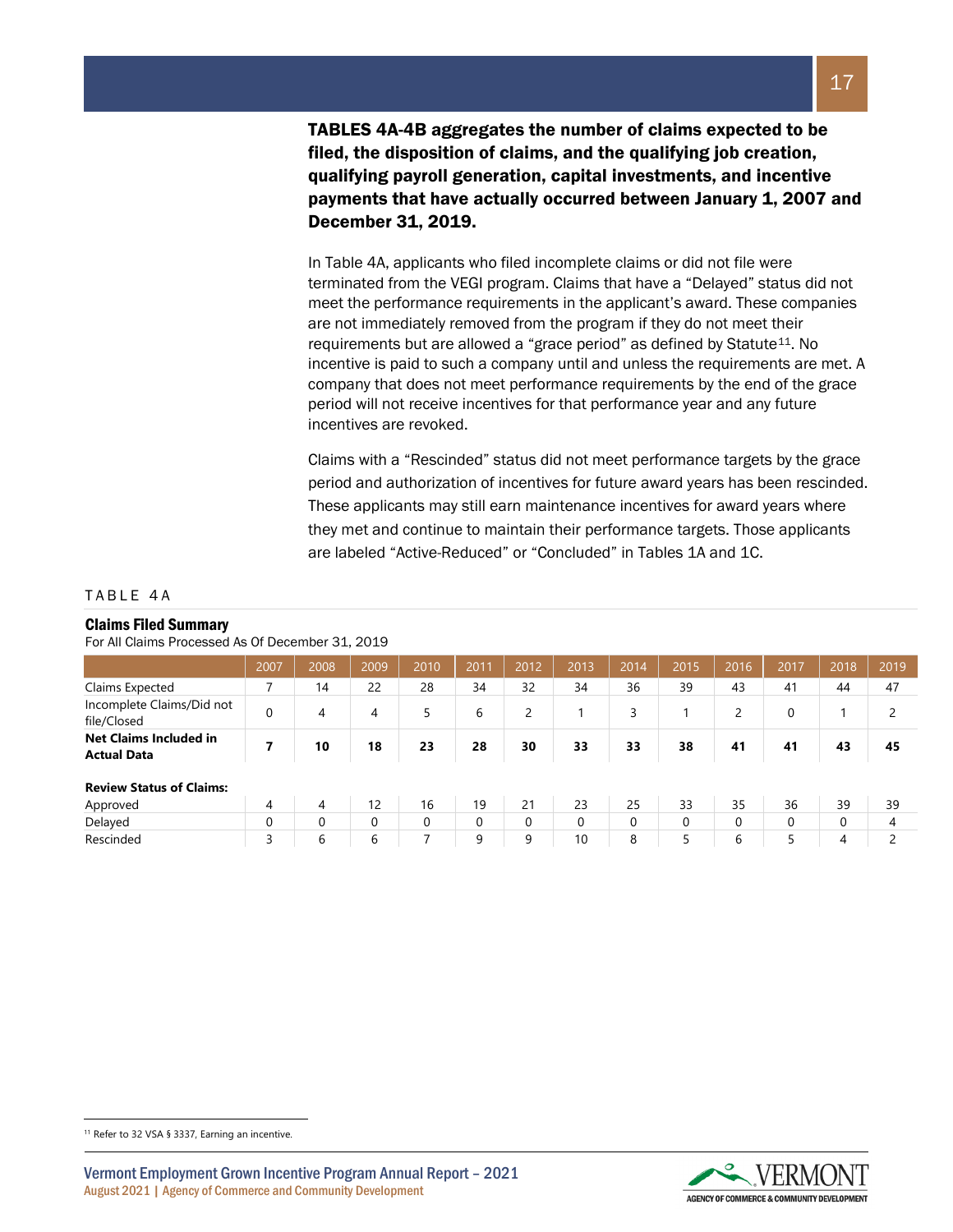The \$2 million in incentive payments for 2019 shown in Table 4B were paid to the companies that filed a claim and met the performance requirements for 2019 and were paid one-fifth of the earned incentive for that year and/or maintained performance from previous years and were paid the next one-fifth installment for an incentive earned in a previous year.

#### TABLE 4 B

#### Activity Summary

#### For All Claims Processed As Of December 31, 2019

| <b>Claim Activity</b> | <b>New</b><br>Qualifying<br><b>Employees</b> | <b>New Qualifying Payroll</b> | Average Wage | <b>New Qualifying Capital</b><br>Investments | Incentives Paid to<br>Companies |
|-----------------------|----------------------------------------------|-------------------------------|--------------|----------------------------------------------|---------------------------------|
| 2019                  | 953                                          | \$61,266,796                  | \$64,288     | \$58,960,446                                 | \$2,012,921                     |
| 2018                  | 670                                          | \$30,302,418                  | \$45,227     | \$66,085,804                                 | \$2,520,666                     |
| 2017                  | 579                                          | \$28,117,980                  | \$48,563     | \$66,878,349                                 | \$2,842,750                     |
| 2016                  | 693                                          | \$35,876,896                  | \$51,770     | \$58,231,156                                 | \$3,767,677                     |
| 2015                  | 773                                          | \$39,477,270                  | \$51,070     | \$88,946,890                                 | \$3,999,767                     |
| 2014                  | 853                                          | \$50,955,135                  | \$59,736     | \$59,241,141                                 | \$4,279,383                     |
| 2013                  | 859                                          | \$55,490,232                  | \$64,599     | \$128,030,075                                | \$3,751,728                     |
| 2012                  | 806                                          | \$62,298,865                  | \$77,294     | \$262,489,273                                | \$2,903,935                     |
| 2011                  | 844                                          | \$54,269,760                  | \$64,301     | \$121,412,913                                | \$1,852,263                     |
| 2010                  | 606                                          | \$34,555,726                  | \$57,023     | \$47,475,449                                 | \$1,249,733                     |
| 2009                  | 265                                          | \$16,137,468                  | \$60,896     | \$28,100,875                                 | \$654,370                       |
| 2008                  | 255                                          | \$9,214,052                   | \$36,134     | \$13,388,586                                 | \$544,110                       |
| 2007                  | 262                                          | \$10,621,976                  | \$40,542     | \$22,546,350                                 | \$208,653                       |
| <b>Summary Total</b>  | 8,418                                        | \$488,584,574                 | \$58,040     | \$1,021,787,307                              | \$30,587,956                    |

Table 4C provides a more in-depth breakdown by County of the performance activity in Claim Year 2019.

# TABLE 4 C

#### Activity Summary By County For the 2019 Claim Year

| County               | <b>New</b><br>Qualifying<br><b>Employees</b> | New Qualifying Payroll | Average Wage | New Qualifying Capital<br><b>Investments</b> | Incentives Paid to<br>Companies |
|----------------------|----------------------------------------------|------------------------|--------------|----------------------------------------------|---------------------------------|
| Addison              | 0                                            | \$0                    | \$0          | \$0                                          | \$0                             |
| Bennington/Windham   | 179                                          | \$9,654,727            | \$53,937     | \$5,714,824                                  | \$377,350                       |
| Caledonia/Orleans    | 41                                           | \$1,559,378            | \$38,034     | \$14,732                                     | \$187,702                       |
| Chittenden           | 474                                          | \$38,480,236           | \$81,182     | \$35,759,220                                 | \$736,278                       |
| Essex                | 0                                            | \$0                    | \$0          | \$0                                          | \$0                             |
| Franklin/Grand Isle  | 29                                           | \$1,012,824            | \$34,295     | \$1,230,628                                  | \$40,129                        |
| Lamoille/Washington  | 169                                          | \$7,051,507            | \$41,725     | \$13,400,384                                 | \$328,717                       |
| Orange/Windsor       | 61                                           | \$3,508,124            | \$57,510     | \$2,840,658                                  | \$342,745                       |
| Rutland              | $\Omega$                                     | \$0                    | \$0          | \$0                                          | \$0                             |
| <b>Summary Total</b> | 953                                          | \$61,266,796           | \$64,288     | \$58,960,446                                 | \$2,012,921                     |



Vermont Employment Grown Incentive Program Annual Report – 2021 August 2021 | Agency of Commerce and Community Development